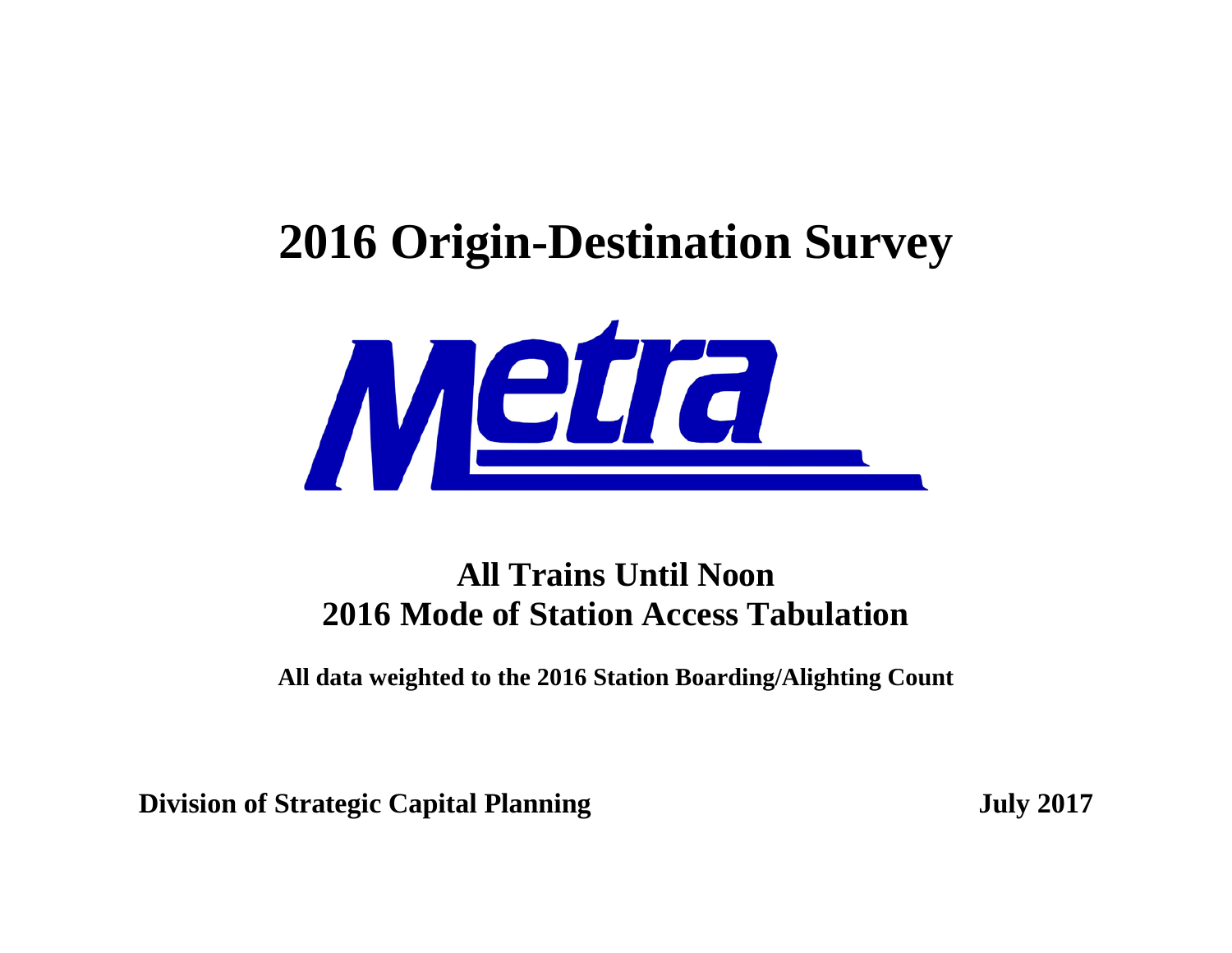## **2016 Mode of Station Access Tabulation – Introduction**

This site contains the most commonly used data tabulation from Metra's Spring 2016 Origin-Destination Survey:

• All Trains Until Noon – Boarding Station Mode of Access (Question 6)

|             | veyed about their trips on an weekday morning trains on an or wietra's mies. |          |                                                    |
|-------------|------------------------------------------------------------------------------|----------|----------------------------------------------------|
| Elec-ML     | Metra Electric – main line                                                   | Milw-W   | Milwaukee West                                     |
| Elec-SC     | Metra Electric – South Chicago branch                                        | $UP-NW$  | Union Pacific Northwest – main line                |
| Elec-BI     | Metra Electric – Blue Island branch                                          | $UP-NW/$ | Union Pacific Northwest –                          |
| RI-Main     | Rock Island – main line                                                      | McHenry  | McHenry branch                                     |
|             | RI-Branch Rock Island – Beverly branch                                       | Milw-N   | Milwaukee North                                    |
| <b>SWS</b>  | SouthWest Service                                                            | NCS      | North Central Service                              |
| Heritage    | Heritage Corridor                                                            | $UP-N$   | <b>Union Pacific North</b>                         |
| <b>BNSF</b> | <b>BNSF Railway</b>                                                          | SS       | South Shore (only Hegewisch station;               |
| $UP-W$      | Union Pacific West                                                           |          | Northern Indiana Commuter Transportation District) |

Riders were surveyed about their trips on all weekday morning trains on all of Metra's lines:

Riders were asked to supply the following information items, among others:

- Boarding stations
- Boarding station modes of access

Every weekday train that was in operation from start-of-service (4:17 AM) till noon arrival in downtown Chicago, or noon departure from downtown Chicago, was surveyed, on a Monday, Tuesday, Wednesday, or Thursday. This included the early-morning Electric District Blue Island and South Chicago shuttle trains, and South Shore riders between the Hegewisch station and other parts of Chicago. A very small number of passengers riding outside the intended time period also completed questionnaires. This survey was intentionally conducted concurrently with Metra's Fall 2016 Station Boarding/Alighting Count. The survey tabulation incorporates data weights based on the count results. The count also shows that, overall, 50% of the riders on the surveyed weekday morning trains returned a completed questionnaire with mode data – an exceptional cooperation rate.

For certain stations in each table, as specifically indicated, the data sample was too small to be considered statistically valid.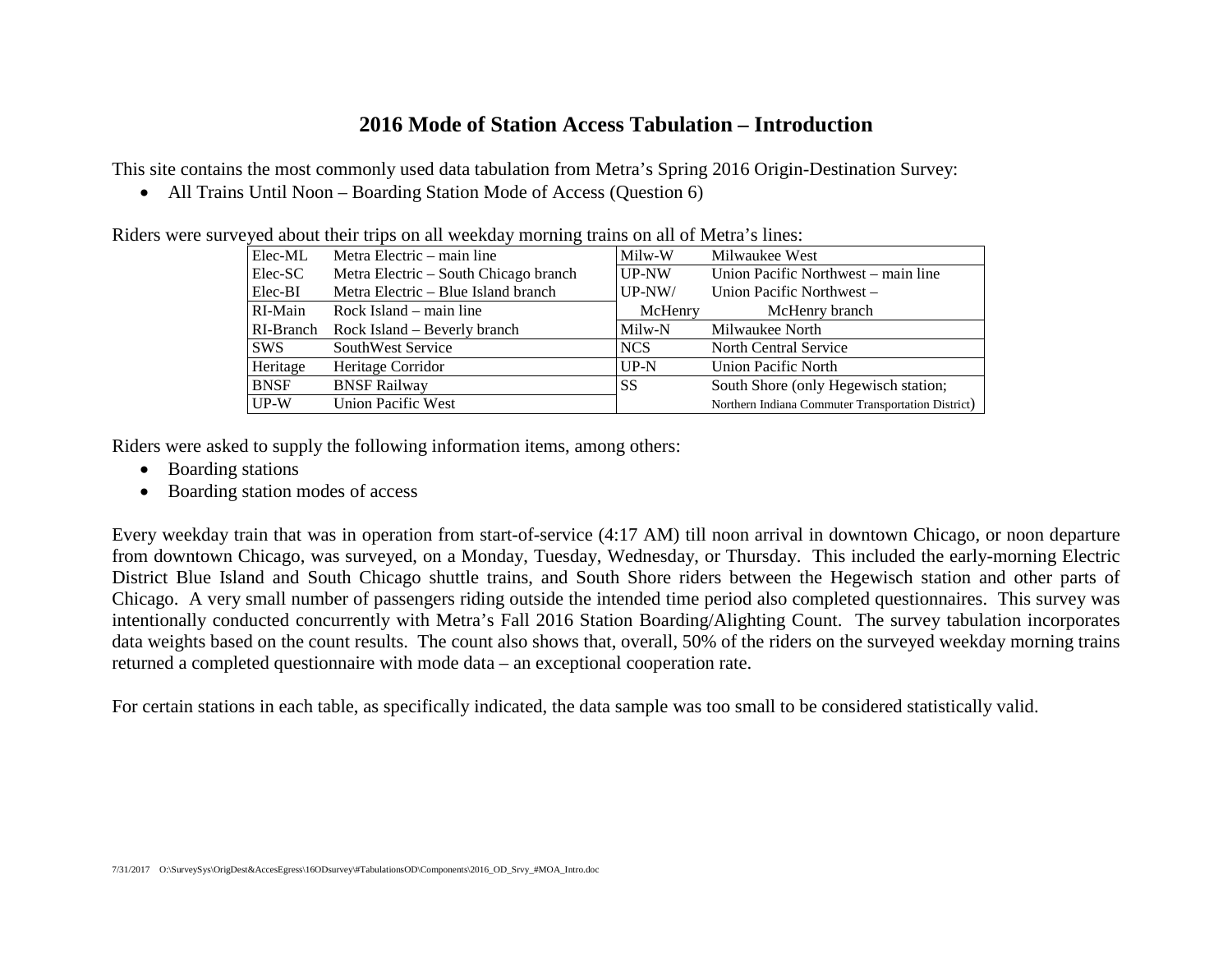Consistent with other Metra documents, including Metra's annual *Budget and Program Books*, each of the following three station pairs appears in this table as two separate stations:

| <b>Station</b>           | Line/branch                         |
|--------------------------|-------------------------------------|
| Vermont St., Blue Island | Rock Island - main line             |
| <b>Blue Island</b>       | Metra Electric – Blue Island branch |
| Joliet                   | Rock Island - main line             |
| Joliet                   | Heritage Corridor                   |
| Clybourn                 | Union Pacific Northwest line        |
| Clybourn                 | Union Pacific North line            |

This table was prepared in cooperation with the U.S. Department of Transportation, Federal Highway Administration, Federal Transit Administration, and Illinois Department of Transportation. The contents reflect the views of the author who is responsible for the facts and accuracy presented. The contents do not necessarily reflect the views of IDOT or U.S. DOT. These tables do not constitute a standard, specification, or regulation.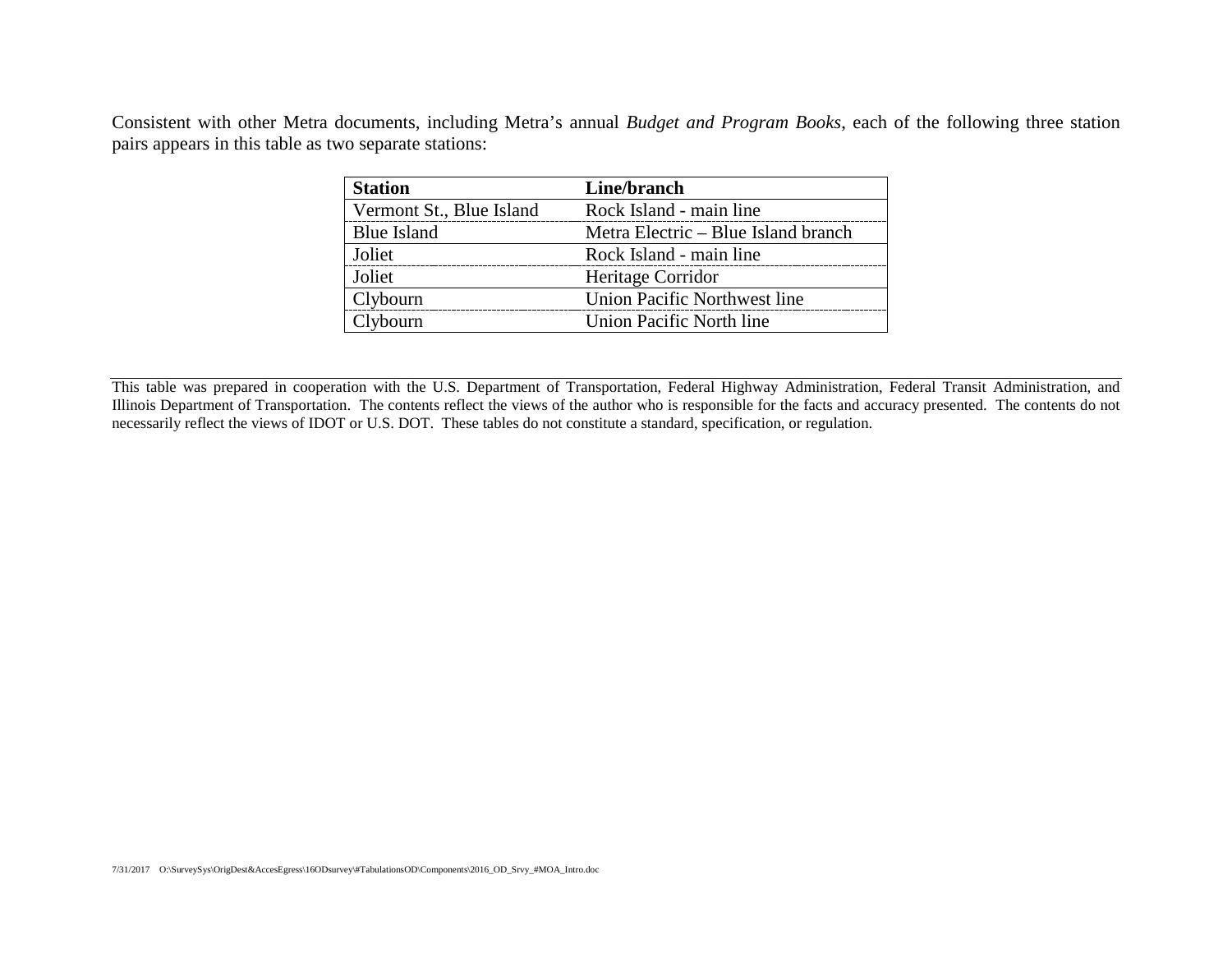| <b>Station Percent of Survey Responses</b><br>Valid Survey<br>Car-<br>Car-<br>Pri-<br>Valid<br>Mile<br>Fare<br>Within<br>CTA Rapid Other<br>vate Divvy<br>A.M.<br>Responses<br>pool Drop Pace<br>Ride-<br>Sta<br>Drive pool<br>Line<br>Post Zone<br>Walk Alone Driver Psngr Off<br>Bus<br>Bus Transit Metra<br><b>Station Name</b><br>%Brdgs Total<br>$+/- 7%$<br>Taxi Share<br><b>Bus</b><br>Bike Bike Other<br>Code<br><b>Brdgs</b><br><b>Downtown Stations</b><br>Elec-ML<br>5000 Millennium<br>$0.0\,$<br>422<br>683<br>62%<br>Yes<br>73%<br>3%<br>0%<br>4%<br>5%<br>10%<br>2%<br>0%<br>0%<br>A<br>0%<br>0%<br>1%<br>1%<br>0%<br>0%<br>Elec-ML<br>0.8<br>2%<br>0%<br>5008 Van Buren St.<br>118<br>47%<br>56<br>Yes<br>57%<br>0%<br>0%<br>4%<br>4%<br>9%<br>4%<br>0%<br>0%<br>0%<br>A<br>0%<br>16%<br>5%<br>1.4<br>Elec-ML<br>89<br>46<br>2%<br>7%<br>4%<br>0%<br>0%<br>5014 Museum Campus/11th Street<br>A<br>52%<br>Yes<br>85%<br>0%<br>0%<br>0%<br>2%<br>0%<br>0%<br>0%<br>0%<br>0%<br>RI-Main<br>0.0<br>$\mathbf{A}$<br>128<br>6000 LaSalle St.<br>271<br>47%<br>Yes<br>38%<br>3%<br>0%<br>2%<br>7%<br>9%<br>25%<br>2%<br>5%<br>5%<br>0%<br>3%<br>0%<br>0%<br>1%<br>SWS/Heritage/BNS<br>0.0<br>3%<br>6%<br>3%<br>8000 Union Station<br>A<br>2,102<br>56%<br>1,170<br>Yes<br>38%<br>0%<br>6%<br>14%<br>11%<br>6%<br>6%<br>0%<br>2%<br>3%<br>1%<br>1%<br>F/Milw-W/Milw<br>N/NCS<br>UP-N/UP-NW/UP-<br>13000 Ogilvie Center<br>0.0<br>1,887<br>2%<br>A<br>1,157<br>Yes<br>44%<br>3%<br>0%<br>1%<br>9%<br>0%<br>11%<br>9%<br>8%<br>5%<br>3%<br>2%<br>3%<br>61%<br>0%<br>W<br><b>Electric District</b><br>Elec-SC<br>9.1<br>1091 Stony Island<br>71%<br>65<br>Yes<br>65%<br>26%<br>2%<br>5%<br>3%<br>0%<br>0%<br>B<br>91<br>0%<br>0%<br>0%<br>0%<br>0%<br>0%<br>0%<br>0%<br>Elec-SC<br>9.7<br>39<br>B<br>74<br>53%<br>Yes<br>74%<br>3%<br>8%<br>0%<br>0%<br>0%<br>0%<br>0%<br>0%<br>0%<br>1097 Bryn Mawr<br>0%<br>0%<br>5%<br>0%<br>10%<br>Elec-SC<br>10.3<br>B<br>157<br>99<br>1103 South Shore<br>63%<br>Yes<br>80%<br>0%<br>7%<br>0%<br>0%<br>0%<br>0%<br>11%<br>0%<br>0%<br>2%<br>0%<br>0%<br>0%<br>0%<br>Elec-SC<br>10.9<br>75<br>36<br>1109 Windsor Park<br>B<br>48%<br>Yes<br>92%<br>8%<br>0%<br>0%<br>0%<br>0%<br>0%<br>0%<br>0%<br>0%<br>0%<br>0%<br>0%<br>0%<br>0%<br>Elec-SC<br>11.5<br>$\, {\bf B}$<br>40<br>28<br>1115 Cheltenham, 79th St.<br>70%<br>Yes<br>71%<br>18%<br>0%<br>0%<br>0%<br>0%<br>0%<br>0%<br>0%<br>0%<br>0%<br>0%<br>0%<br>0%<br>11%<br>12.0<br>Elec-SC<br>B<br>75<br>52%<br>39<br>3%<br>0%<br>0%<br>0%<br>$0\%$<br>1120 83rd St.<br>Yes<br>44%<br>0%<br>0%<br>0%<br>3%<br>0%<br>0%<br>0%<br>41%<br>10%<br>75<br>Elec-SC<br>12.5<br>50<br>Yes<br>30%<br>B<br>67%<br>46%<br>2%<br>4%<br>18%<br>0%<br>0%<br>0%<br>0%<br>0%<br>0%<br>0%<br>0%<br>1125 87th St.<br>0%<br>0%<br>Elec-SC<br>13.0<br>533<br>1130 South Chicago, 93rd St.<br>$\mathbf{B}$<br>78%<br>414<br>Yes<br>10%<br>57%<br>2%<br>5%<br>23%<br>0%<br>2%<br>0%<br>0%<br>0%<br>0%<br>0%<br>0%<br>0%<br>0%<br>Elec-BI<br>15.6<br>D<br>26<br>23<br>No<br>35%<br>26%<br>0%<br>0%<br>0%<br>4156 State Street<br>88%<br>26%<br>0%<br>0%<br>13%<br>0%<br>0%<br>0%<br>0%<br>0%<br>0%<br>34<br>Elec-BI<br>16.0<br>22<br>9%<br>18%<br>0%<br>0%<br>0%<br>0%<br>0%<br>4160 Stewart Ridge<br>D<br>65%<br>Yes<br>73%<br>0%<br>0%<br>0%<br>0%<br>0%<br>0%<br>0%<br>Elec-BI<br>16.7 D<br>4167 West Pullman<br>21<br>33%<br>$7\phantom{.0}$<br>86%<br>0%<br>No<br>0%<br>0%<br>0%<br>14%<br>0%<br>0%<br>0%<br>0%<br>0%<br>0%<br>0%<br>0%<br>0%<br>17.0<br>Elec-BI<br>D<br>29<br>25<br>0%<br>0%<br>4170 Racine Ave.<br>86%<br>No<br>60%<br>28%<br>0%<br>12%<br>0%<br>0%<br>0%<br>0%<br>0%<br>0%<br>0%<br>0%<br>0%<br>Elec-BI<br>17.9<br>105<br>57<br>Yes<br>37%<br>42%<br>2%<br>0%<br>4179 Ashland Ave.<br>D<br>54%<br>0%<br>18%<br>0%<br>0%<br>$0\%$<br>0%<br>0%<br>0%<br>0%<br>0%<br>2%<br>18.4<br>84<br>4184 Burr Oak<br>Elec-BI<br>D<br>110<br>76%<br>Yes<br>26%<br>0%<br>0%<br>0%<br>0%<br>0%<br>4%<br>0%<br>10%<br>0%<br>0%<br>0%<br>0%<br>0%<br>61%<br>18.9<br>Elec-BI<br>D<br>134<br>0%<br>0%<br>0%<br>4189 Blue Island<br>161<br>83%<br>Yes<br>9%<br>48%<br>1%<br>0%<br>0%<br>24%<br>0%<br>0%<br>0%<br>1%<br>16%<br>1%<br>Elec-ML<br>2.2<br>5022 18th St.<br>$\mathbf{A}$<br>23<br>Yes<br>0%<br>0%<br>0%<br>0%<br>0%<br>39%<br>9<br>100%<br>0%<br>0%<br>0%<br>0%<br>$0\%$<br>0%<br>0%<br>0%<br>0%<br>Elec-ML<br>2.7<br>12<br>5027 McCormick Place<br>92%<br>11<br>No<br>82%<br>9%<br>0%<br>0%<br>0%<br>0%<br>A<br>0%<br>0%<br>9%<br>0%<br>0%<br>0%<br>0%<br>0%<br>0%<br>5032 27th St.<br>Elec-ML<br>3.2<br>17<br>$5\overline{ }$<br>$\mathbf{A}$<br>29%<br>Yes<br>100%<br>0%<br>0%<br>0%<br>0%<br>0%<br>0%<br>0%<br>0%<br>0%<br>0%<br>0%<br>0%<br>0%<br>0%<br>5.9<br>5059 47th St., Kenwood<br>Elec-ML<br>$\mathbf{B}$<br>59<br>50<br>Yes<br>0%<br>85%<br>76%<br>16%<br>0%<br>4%<br>0%<br>2%<br>0%<br>0%<br>0%<br>0%<br>0%<br>2%<br>0%<br>0%<br>6.5<br>Elec-ML<br>B<br>436<br>45%<br>197<br>Yes<br>3%<br>3%<br>0%<br>1%<br>5065 53rd St., Hyde Park<br>91%<br>0%<br>0%<br>2%<br>1%<br>0%<br>0%<br>0%<br>0%<br>0%<br>1%<br>Elec-ML<br>7.0<br>$\mathbf{B}$<br>692<br>0%<br>5070 55th-56th-57th St<br>251<br>Yes<br>14%<br>3%<br>0%<br>2%<br>2%<br>0%<br>0%<br>0%<br>0%<br>1%<br>36%<br>77%<br>1%<br>1%<br>0%<br>307<br>7.4<br>84<br>Yes<br>7%<br>2%<br>0%<br>5074 59th St., Univ. of Chicago<br>Elec-ML<br>B<br>27%<br>44%<br>40%<br>0%<br>1%<br>2%<br>0%<br>1%<br>0%<br>1%<br>0%<br>0%<br>0%<br>5079 63rd Street<br>Elec-ML<br>7.9<br>B<br>57%<br>75<br>45%<br>0%<br>0%<br>131<br>Yes<br>48%<br>0%<br>0%<br>1%<br>0%<br>5%<br>0%<br>0%<br>0%<br>0%<br>0%<br>0%<br>9.3<br>Elec-ML<br>$\mathbf{B}$<br>17<br>No<br>5093 75th St., Grand Crossing<br>9<br>22%<br>0%<br>0%<br>0%<br>53%<br>67%<br>11%<br>0%<br>0%<br>0%<br>0%<br>0%<br>0%<br>0%<br>0%<br>0%<br>Elec-ML<br>10.0<br>51<br>28<br>No<br>39%<br>7%<br>14%<br>0%<br>0%<br>0%<br>5100 79th St., Chatham<br>$\mathbf{B}$<br>55%<br>36%<br>0%<br>4%<br>0%<br>0%<br>0%<br>0%<br>0%<br>0%<br>Elec-ML<br>10.4<br>38<br>32<br>5104 83rd St., Avalon Park<br>C<br>84%<br>Yes<br>63%<br>19%<br>0%<br>3%<br>16%<br>0%<br>0%<br>0%<br>$0\%$<br>0%<br>0%<br>0%<br>0%<br>0%<br>0%<br>10.9<br>32<br>25<br>Elec-ML<br>No<br>0%<br>0%<br>5109 87th St., Woodruff<br>C<br>78%<br>40%<br>40%<br>0%<br>0%<br>16%<br>0%<br>4%<br>0%<br>0%<br>0%<br>0%<br>0%<br>0%<br>Elec-ML<br>11.4 C<br>24<br>5114 91st St., Chesterfield<br>50%<br>12<br>N <sub>o</sub><br>42%<br>25%<br>0%<br>0%<br>33%<br>0%<br>0%<br>0%<br>0%<br>0%<br>0%<br>0%<br>0%<br>0%<br>0%<br>Elec-ML<br>12.0<br>$\mathcal{C}$<br>$12\,$<br>13<br>92%<br>25%<br>8%<br>33%<br>25%<br>0%<br>0%<br>5120 95th St., Chicago State Univ.<br>No<br>0%<br>0%<br>8%<br>0%<br>0%<br>0%<br>0%<br>0%<br>0% | Mode-of-Access by Boarding Station; AM both directions |  |  | 08/01/2017 | Fall 2016 Origin-Destination Survey |  |  |  |  |  |  |  |
|------------------------------------------------------------------------------------------------------------------------------------------------------------------------------------------------------------------------------------------------------------------------------------------------------------------------------------------------------------------------------------------------------------------------------------------------------------------------------------------------------------------------------------------------------------------------------------------------------------------------------------------------------------------------------------------------------------------------------------------------------------------------------------------------------------------------------------------------------------------------------------------------------------------------------------------------------------------------------------------------------------------------------------------------------------------------------------------------------------------------------------------------------------------------------------------------------------------------------------------------------------------------------------------------------------------------------------------------------------------------------------------------------------------------------------------------------------------------------------------------------------------------------------------------------------------------------------------------------------------------------------------------------------------------------------------------------------------------------------------------------------------------------------------------------------------------------------------------------------------------------------------------------------------------------------------------------------------------------------------------------------------------------------------------------------------------------------------------------------------------------------------------------------------------------------------------------------------------------------------------------------------------------------------------------------------------------------------------------------------------------------------------------------------------------------------------------------------------------------------------------------------------------------------------------------------------------------------------------------------------------------------------------------------------------------------------------------------------------------------------------------------------------------------------------------------------------------------------------------------------------------------------------------------------------------------------------------------------------------------------------------------------------------------------------------------------------------------------------------------------------------------------------------------------------------------------------------------------------------------------------------------------------------------------------------------------------------------------------------------------------------------------------------------------------------------------------------------------------------------------------------------------------------------------------------------------------------------------------------------------------------------------------------------------------------------------------------------------------------------------------------------------------------------------------------------------------------------------------------------------------------------------------------------------------------------------------------------------------------------------------------------------------------------------------------------------------------------------------------------------------------------------------------------------------------------------------------------------------------------------------------------------------------------------------------------------------------------------------------------------------------------------------------------------------------------------------------------------------------------------------------------------------------------------------------------------------------------------------------------------------------------------------------------------------------------------------------------------------------------------------------------------------------------------------------------------------------------------------------------------------------------------------------------------------------------------------------------------------------------------------------------------------------------------------------------------------------------------------------------------------------------------------------------------------------------------------------------------------------------------------------------------------------------------------------------------------------------------------------------------------------------------------------------------------------------------------------------------------------------------------------------------------------------------------------------------------------------------------------------------------------------------------------------------------------------------------------------------------------------------------------------------------------------------------------------------------------------------------------------------------------------------------------------------------------------------------------------------------------------------------------------------------------------------------------------------------------------------------------------------------------------------------------------------------------------------------------------------------------------------------------------------------------------------------------------------------------------------------------------------------------------------------------------------------------------------------------------------------------------------------------------------------------------------------------------------------------------------------------------------------------------------------------------------------------------------------------------------------------------------------------------------------|--------------------------------------------------------|--|--|------------|-------------------------------------|--|--|--|--|--|--|--|
|                                                                                                                                                                                                                                                                                                                                                                                                                                                                                                                                                                                                                                                                                                                                                                                                                                                                                                                                                                                                                                                                                                                                                                                                                                                                                                                                                                                                                                                                                                                                                                                                                                                                                                                                                                                                                                                                                                                                                                                                                                                                                                                                                                                                                                                                                                                                                                                                                                                                                                                                                                                                                                                                                                                                                                                                                                                                                                                                                                                                                                                                                                                                                                                                                                                                                                                                                                                                                                                                                                                                                                                                                                                                                                                                                                                                                                                                                                                                                                                                                                                                                                                                                                                                                                                                                                                                                                                                                                                                                                                                                                                                                                                                                                                                                                                                                                                                                                                                                                                                                                                                                                                                                                                                                                                                                                                                                                                                                                                                                                                                                                                                                                                                                                                                                                                                                                                                                                                                                                                                                                                                                                                                                                                                                                                                                                                                                                                                                                                                                                                                                                                                                                                                                                                                                                              |                                                        |  |  |            |                                     |  |  |  |  |  |  |  |
|                                                                                                                                                                                                                                                                                                                                                                                                                                                                                                                                                                                                                                                                                                                                                                                                                                                                                                                                                                                                                                                                                                                                                                                                                                                                                                                                                                                                                                                                                                                                                                                                                                                                                                                                                                                                                                                                                                                                                                                                                                                                                                                                                                                                                                                                                                                                                                                                                                                                                                                                                                                                                                                                                                                                                                                                                                                                                                                                                                                                                                                                                                                                                                                                                                                                                                                                                                                                                                                                                                                                                                                                                                                                                                                                                                                                                                                                                                                                                                                                                                                                                                                                                                                                                                                                                                                                                                                                                                                                                                                                                                                                                                                                                                                                                                                                                                                                                                                                                                                                                                                                                                                                                                                                                                                                                                                                                                                                                                                                                                                                                                                                                                                                                                                                                                                                                                                                                                                                                                                                                                                                                                                                                                                                                                                                                                                                                                                                                                                                                                                                                                                                                                                                                                                                                                              |                                                        |  |  |            |                                     |  |  |  |  |  |  |  |
|                                                                                                                                                                                                                                                                                                                                                                                                                                                                                                                                                                                                                                                                                                                                                                                                                                                                                                                                                                                                                                                                                                                                                                                                                                                                                                                                                                                                                                                                                                                                                                                                                                                                                                                                                                                                                                                                                                                                                                                                                                                                                                                                                                                                                                                                                                                                                                                                                                                                                                                                                                                                                                                                                                                                                                                                                                                                                                                                                                                                                                                                                                                                                                                                                                                                                                                                                                                                                                                                                                                                                                                                                                                                                                                                                                                                                                                                                                                                                                                                                                                                                                                                                                                                                                                                                                                                                                                                                                                                                                                                                                                                                                                                                                                                                                                                                                                                                                                                                                                                                                                                                                                                                                                                                                                                                                                                                                                                                                                                                                                                                                                                                                                                                                                                                                                                                                                                                                                                                                                                                                                                                                                                                                                                                                                                                                                                                                                                                                                                                                                                                                                                                                                                                                                                                                              |                                                        |  |  |            |                                     |  |  |  |  |  |  |  |
|                                                                                                                                                                                                                                                                                                                                                                                                                                                                                                                                                                                                                                                                                                                                                                                                                                                                                                                                                                                                                                                                                                                                                                                                                                                                                                                                                                                                                                                                                                                                                                                                                                                                                                                                                                                                                                                                                                                                                                                                                                                                                                                                                                                                                                                                                                                                                                                                                                                                                                                                                                                                                                                                                                                                                                                                                                                                                                                                                                                                                                                                                                                                                                                                                                                                                                                                                                                                                                                                                                                                                                                                                                                                                                                                                                                                                                                                                                                                                                                                                                                                                                                                                                                                                                                                                                                                                                                                                                                                                                                                                                                                                                                                                                                                                                                                                                                                                                                                                                                                                                                                                                                                                                                                                                                                                                                                                                                                                                                                                                                                                                                                                                                                                                                                                                                                                                                                                                                                                                                                                                                                                                                                                                                                                                                                                                                                                                                                                                                                                                                                                                                                                                                                                                                                                                              |                                                        |  |  |            |                                     |  |  |  |  |  |  |  |
|                                                                                                                                                                                                                                                                                                                                                                                                                                                                                                                                                                                                                                                                                                                                                                                                                                                                                                                                                                                                                                                                                                                                                                                                                                                                                                                                                                                                                                                                                                                                                                                                                                                                                                                                                                                                                                                                                                                                                                                                                                                                                                                                                                                                                                                                                                                                                                                                                                                                                                                                                                                                                                                                                                                                                                                                                                                                                                                                                                                                                                                                                                                                                                                                                                                                                                                                                                                                                                                                                                                                                                                                                                                                                                                                                                                                                                                                                                                                                                                                                                                                                                                                                                                                                                                                                                                                                                                                                                                                                                                                                                                                                                                                                                                                                                                                                                                                                                                                                                                                                                                                                                                                                                                                                                                                                                                                                                                                                                                                                                                                                                                                                                                                                                                                                                                                                                                                                                                                                                                                                                                                                                                                                                                                                                                                                                                                                                                                                                                                                                                                                                                                                                                                                                                                                                              |                                                        |  |  |            |                                     |  |  |  |  |  |  |  |
|                                                                                                                                                                                                                                                                                                                                                                                                                                                                                                                                                                                                                                                                                                                                                                                                                                                                                                                                                                                                                                                                                                                                                                                                                                                                                                                                                                                                                                                                                                                                                                                                                                                                                                                                                                                                                                                                                                                                                                                                                                                                                                                                                                                                                                                                                                                                                                                                                                                                                                                                                                                                                                                                                                                                                                                                                                                                                                                                                                                                                                                                                                                                                                                                                                                                                                                                                                                                                                                                                                                                                                                                                                                                                                                                                                                                                                                                                                                                                                                                                                                                                                                                                                                                                                                                                                                                                                                                                                                                                                                                                                                                                                                                                                                                                                                                                                                                                                                                                                                                                                                                                                                                                                                                                                                                                                                                                                                                                                                                                                                                                                                                                                                                                                                                                                                                                                                                                                                                                                                                                                                                                                                                                                                                                                                                                                                                                                                                                                                                                                                                                                                                                                                                                                                                                                              |                                                        |  |  |            |                                     |  |  |  |  |  |  |  |
|                                                                                                                                                                                                                                                                                                                                                                                                                                                                                                                                                                                                                                                                                                                                                                                                                                                                                                                                                                                                                                                                                                                                                                                                                                                                                                                                                                                                                                                                                                                                                                                                                                                                                                                                                                                                                                                                                                                                                                                                                                                                                                                                                                                                                                                                                                                                                                                                                                                                                                                                                                                                                                                                                                                                                                                                                                                                                                                                                                                                                                                                                                                                                                                                                                                                                                                                                                                                                                                                                                                                                                                                                                                                                                                                                                                                                                                                                                                                                                                                                                                                                                                                                                                                                                                                                                                                                                                                                                                                                                                                                                                                                                                                                                                                                                                                                                                                                                                                                                                                                                                                                                                                                                                                                                                                                                                                                                                                                                                                                                                                                                                                                                                                                                                                                                                                                                                                                                                                                                                                                                                                                                                                                                                                                                                                                                                                                                                                                                                                                                                                                                                                                                                                                                                                                                              |                                                        |  |  |            |                                     |  |  |  |  |  |  |  |
|                                                                                                                                                                                                                                                                                                                                                                                                                                                                                                                                                                                                                                                                                                                                                                                                                                                                                                                                                                                                                                                                                                                                                                                                                                                                                                                                                                                                                                                                                                                                                                                                                                                                                                                                                                                                                                                                                                                                                                                                                                                                                                                                                                                                                                                                                                                                                                                                                                                                                                                                                                                                                                                                                                                                                                                                                                                                                                                                                                                                                                                                                                                                                                                                                                                                                                                                                                                                                                                                                                                                                                                                                                                                                                                                                                                                                                                                                                                                                                                                                                                                                                                                                                                                                                                                                                                                                                                                                                                                                                                                                                                                                                                                                                                                                                                                                                                                                                                                                                                                                                                                                                                                                                                                                                                                                                                                                                                                                                                                                                                                                                                                                                                                                                                                                                                                                                                                                                                                                                                                                                                                                                                                                                                                                                                                                                                                                                                                                                                                                                                                                                                                                                                                                                                                                                              |                                                        |  |  |            |                                     |  |  |  |  |  |  |  |
|                                                                                                                                                                                                                                                                                                                                                                                                                                                                                                                                                                                                                                                                                                                                                                                                                                                                                                                                                                                                                                                                                                                                                                                                                                                                                                                                                                                                                                                                                                                                                                                                                                                                                                                                                                                                                                                                                                                                                                                                                                                                                                                                                                                                                                                                                                                                                                                                                                                                                                                                                                                                                                                                                                                                                                                                                                                                                                                                                                                                                                                                                                                                                                                                                                                                                                                                                                                                                                                                                                                                                                                                                                                                                                                                                                                                                                                                                                                                                                                                                                                                                                                                                                                                                                                                                                                                                                                                                                                                                                                                                                                                                                                                                                                                                                                                                                                                                                                                                                                                                                                                                                                                                                                                                                                                                                                                                                                                                                                                                                                                                                                                                                                                                                                                                                                                                                                                                                                                                                                                                                                                                                                                                                                                                                                                                                                                                                                                                                                                                                                                                                                                                                                                                                                                                                              |                                                        |  |  |            |                                     |  |  |  |  |  |  |  |
|                                                                                                                                                                                                                                                                                                                                                                                                                                                                                                                                                                                                                                                                                                                                                                                                                                                                                                                                                                                                                                                                                                                                                                                                                                                                                                                                                                                                                                                                                                                                                                                                                                                                                                                                                                                                                                                                                                                                                                                                                                                                                                                                                                                                                                                                                                                                                                                                                                                                                                                                                                                                                                                                                                                                                                                                                                                                                                                                                                                                                                                                                                                                                                                                                                                                                                                                                                                                                                                                                                                                                                                                                                                                                                                                                                                                                                                                                                                                                                                                                                                                                                                                                                                                                                                                                                                                                                                                                                                                                                                                                                                                                                                                                                                                                                                                                                                                                                                                                                                                                                                                                                                                                                                                                                                                                                                                                                                                                                                                                                                                                                                                                                                                                                                                                                                                                                                                                                                                                                                                                                                                                                                                                                                                                                                                                                                                                                                                                                                                                                                                                                                                                                                                                                                                                                              |                                                        |  |  |            |                                     |  |  |  |  |  |  |  |
|                                                                                                                                                                                                                                                                                                                                                                                                                                                                                                                                                                                                                                                                                                                                                                                                                                                                                                                                                                                                                                                                                                                                                                                                                                                                                                                                                                                                                                                                                                                                                                                                                                                                                                                                                                                                                                                                                                                                                                                                                                                                                                                                                                                                                                                                                                                                                                                                                                                                                                                                                                                                                                                                                                                                                                                                                                                                                                                                                                                                                                                                                                                                                                                                                                                                                                                                                                                                                                                                                                                                                                                                                                                                                                                                                                                                                                                                                                                                                                                                                                                                                                                                                                                                                                                                                                                                                                                                                                                                                                                                                                                                                                                                                                                                                                                                                                                                                                                                                                                                                                                                                                                                                                                                                                                                                                                                                                                                                                                                                                                                                                                                                                                                                                                                                                                                                                                                                                                                                                                                                                                                                                                                                                                                                                                                                                                                                                                                                                                                                                                                                                                                                                                                                                                                                                              |                                                        |  |  |            |                                     |  |  |  |  |  |  |  |
|                                                                                                                                                                                                                                                                                                                                                                                                                                                                                                                                                                                                                                                                                                                                                                                                                                                                                                                                                                                                                                                                                                                                                                                                                                                                                                                                                                                                                                                                                                                                                                                                                                                                                                                                                                                                                                                                                                                                                                                                                                                                                                                                                                                                                                                                                                                                                                                                                                                                                                                                                                                                                                                                                                                                                                                                                                                                                                                                                                                                                                                                                                                                                                                                                                                                                                                                                                                                                                                                                                                                                                                                                                                                                                                                                                                                                                                                                                                                                                                                                                                                                                                                                                                                                                                                                                                                                                                                                                                                                                                                                                                                                                                                                                                                                                                                                                                                                                                                                                                                                                                                                                                                                                                                                                                                                                                                                                                                                                                                                                                                                                                                                                                                                                                                                                                                                                                                                                                                                                                                                                                                                                                                                                                                                                                                                                                                                                                                                                                                                                                                                                                                                                                                                                                                                                              |                                                        |  |  |            |                                     |  |  |  |  |  |  |  |
|                                                                                                                                                                                                                                                                                                                                                                                                                                                                                                                                                                                                                                                                                                                                                                                                                                                                                                                                                                                                                                                                                                                                                                                                                                                                                                                                                                                                                                                                                                                                                                                                                                                                                                                                                                                                                                                                                                                                                                                                                                                                                                                                                                                                                                                                                                                                                                                                                                                                                                                                                                                                                                                                                                                                                                                                                                                                                                                                                                                                                                                                                                                                                                                                                                                                                                                                                                                                                                                                                                                                                                                                                                                                                                                                                                                                                                                                                                                                                                                                                                                                                                                                                                                                                                                                                                                                                                                                                                                                                                                                                                                                                                                                                                                                                                                                                                                                                                                                                                                                                                                                                                                                                                                                                                                                                                                                                                                                                                                                                                                                                                                                                                                                                                                                                                                                                                                                                                                                                                                                                                                                                                                                                                                                                                                                                                                                                                                                                                                                                                                                                                                                                                                                                                                                                                              |                                                        |  |  |            |                                     |  |  |  |  |  |  |  |
|                                                                                                                                                                                                                                                                                                                                                                                                                                                                                                                                                                                                                                                                                                                                                                                                                                                                                                                                                                                                                                                                                                                                                                                                                                                                                                                                                                                                                                                                                                                                                                                                                                                                                                                                                                                                                                                                                                                                                                                                                                                                                                                                                                                                                                                                                                                                                                                                                                                                                                                                                                                                                                                                                                                                                                                                                                                                                                                                                                                                                                                                                                                                                                                                                                                                                                                                                                                                                                                                                                                                                                                                                                                                                                                                                                                                                                                                                                                                                                                                                                                                                                                                                                                                                                                                                                                                                                                                                                                                                                                                                                                                                                                                                                                                                                                                                                                                                                                                                                                                                                                                                                                                                                                                                                                                                                                                                                                                                                                                                                                                                                                                                                                                                                                                                                                                                                                                                                                                                                                                                                                                                                                                                                                                                                                                                                                                                                                                                                                                                                                                                                                                                                                                                                                                                                              |                                                        |  |  |            |                                     |  |  |  |  |  |  |  |
|                                                                                                                                                                                                                                                                                                                                                                                                                                                                                                                                                                                                                                                                                                                                                                                                                                                                                                                                                                                                                                                                                                                                                                                                                                                                                                                                                                                                                                                                                                                                                                                                                                                                                                                                                                                                                                                                                                                                                                                                                                                                                                                                                                                                                                                                                                                                                                                                                                                                                                                                                                                                                                                                                                                                                                                                                                                                                                                                                                                                                                                                                                                                                                                                                                                                                                                                                                                                                                                                                                                                                                                                                                                                                                                                                                                                                                                                                                                                                                                                                                                                                                                                                                                                                                                                                                                                                                                                                                                                                                                                                                                                                                                                                                                                                                                                                                                                                                                                                                                                                                                                                                                                                                                                                                                                                                                                                                                                                                                                                                                                                                                                                                                                                                                                                                                                                                                                                                                                                                                                                                                                                                                                                                                                                                                                                                                                                                                                                                                                                                                                                                                                                                                                                                                                                                              |                                                        |  |  |            |                                     |  |  |  |  |  |  |  |
|                                                                                                                                                                                                                                                                                                                                                                                                                                                                                                                                                                                                                                                                                                                                                                                                                                                                                                                                                                                                                                                                                                                                                                                                                                                                                                                                                                                                                                                                                                                                                                                                                                                                                                                                                                                                                                                                                                                                                                                                                                                                                                                                                                                                                                                                                                                                                                                                                                                                                                                                                                                                                                                                                                                                                                                                                                                                                                                                                                                                                                                                                                                                                                                                                                                                                                                                                                                                                                                                                                                                                                                                                                                                                                                                                                                                                                                                                                                                                                                                                                                                                                                                                                                                                                                                                                                                                                                                                                                                                                                                                                                                                                                                                                                                                                                                                                                                                                                                                                                                                                                                                                                                                                                                                                                                                                                                                                                                                                                                                                                                                                                                                                                                                                                                                                                                                                                                                                                                                                                                                                                                                                                                                                                                                                                                                                                                                                                                                                                                                                                                                                                                                                                                                                                                                                              |                                                        |  |  |            |                                     |  |  |  |  |  |  |  |
|                                                                                                                                                                                                                                                                                                                                                                                                                                                                                                                                                                                                                                                                                                                                                                                                                                                                                                                                                                                                                                                                                                                                                                                                                                                                                                                                                                                                                                                                                                                                                                                                                                                                                                                                                                                                                                                                                                                                                                                                                                                                                                                                                                                                                                                                                                                                                                                                                                                                                                                                                                                                                                                                                                                                                                                                                                                                                                                                                                                                                                                                                                                                                                                                                                                                                                                                                                                                                                                                                                                                                                                                                                                                                                                                                                                                                                                                                                                                                                                                                                                                                                                                                                                                                                                                                                                                                                                                                                                                                                                                                                                                                                                                                                                                                                                                                                                                                                                                                                                                                                                                                                                                                                                                                                                                                                                                                                                                                                                                                                                                                                                                                                                                                                                                                                                                                                                                                                                                                                                                                                                                                                                                                                                                                                                                                                                                                                                                                                                                                                                                                                                                                                                                                                                                                                              |                                                        |  |  |            |                                     |  |  |  |  |  |  |  |
|                                                                                                                                                                                                                                                                                                                                                                                                                                                                                                                                                                                                                                                                                                                                                                                                                                                                                                                                                                                                                                                                                                                                                                                                                                                                                                                                                                                                                                                                                                                                                                                                                                                                                                                                                                                                                                                                                                                                                                                                                                                                                                                                                                                                                                                                                                                                                                                                                                                                                                                                                                                                                                                                                                                                                                                                                                                                                                                                                                                                                                                                                                                                                                                                                                                                                                                                                                                                                                                                                                                                                                                                                                                                                                                                                                                                                                                                                                                                                                                                                                                                                                                                                                                                                                                                                                                                                                                                                                                                                                                                                                                                                                                                                                                                                                                                                                                                                                                                                                                                                                                                                                                                                                                                                                                                                                                                                                                                                                                                                                                                                                                                                                                                                                                                                                                                                                                                                                                                                                                                                                                                                                                                                                                                                                                                                                                                                                                                                                                                                                                                                                                                                                                                                                                                                                              |                                                        |  |  |            |                                     |  |  |  |  |  |  |  |
|                                                                                                                                                                                                                                                                                                                                                                                                                                                                                                                                                                                                                                                                                                                                                                                                                                                                                                                                                                                                                                                                                                                                                                                                                                                                                                                                                                                                                                                                                                                                                                                                                                                                                                                                                                                                                                                                                                                                                                                                                                                                                                                                                                                                                                                                                                                                                                                                                                                                                                                                                                                                                                                                                                                                                                                                                                                                                                                                                                                                                                                                                                                                                                                                                                                                                                                                                                                                                                                                                                                                                                                                                                                                                                                                                                                                                                                                                                                                                                                                                                                                                                                                                                                                                                                                                                                                                                                                                                                                                                                                                                                                                                                                                                                                                                                                                                                                                                                                                                                                                                                                                                                                                                                                                                                                                                                                                                                                                                                                                                                                                                                                                                                                                                                                                                                                                                                                                                                                                                                                                                                                                                                                                                                                                                                                                                                                                                                                                                                                                                                                                                                                                                                                                                                                                                              |                                                        |  |  |            |                                     |  |  |  |  |  |  |  |
|                                                                                                                                                                                                                                                                                                                                                                                                                                                                                                                                                                                                                                                                                                                                                                                                                                                                                                                                                                                                                                                                                                                                                                                                                                                                                                                                                                                                                                                                                                                                                                                                                                                                                                                                                                                                                                                                                                                                                                                                                                                                                                                                                                                                                                                                                                                                                                                                                                                                                                                                                                                                                                                                                                                                                                                                                                                                                                                                                                                                                                                                                                                                                                                                                                                                                                                                                                                                                                                                                                                                                                                                                                                                                                                                                                                                                                                                                                                                                                                                                                                                                                                                                                                                                                                                                                                                                                                                                                                                                                                                                                                                                                                                                                                                                                                                                                                                                                                                                                                                                                                                                                                                                                                                                                                                                                                                                                                                                                                                                                                                                                                                                                                                                                                                                                                                                                                                                                                                                                                                                                                                                                                                                                                                                                                                                                                                                                                                                                                                                                                                                                                                                                                                                                                                                                              |                                                        |  |  |            |                                     |  |  |  |  |  |  |  |
|                                                                                                                                                                                                                                                                                                                                                                                                                                                                                                                                                                                                                                                                                                                                                                                                                                                                                                                                                                                                                                                                                                                                                                                                                                                                                                                                                                                                                                                                                                                                                                                                                                                                                                                                                                                                                                                                                                                                                                                                                                                                                                                                                                                                                                                                                                                                                                                                                                                                                                                                                                                                                                                                                                                                                                                                                                                                                                                                                                                                                                                                                                                                                                                                                                                                                                                                                                                                                                                                                                                                                                                                                                                                                                                                                                                                                                                                                                                                                                                                                                                                                                                                                                                                                                                                                                                                                                                                                                                                                                                                                                                                                                                                                                                                                                                                                                                                                                                                                                                                                                                                                                                                                                                                                                                                                                                                                                                                                                                                                                                                                                                                                                                                                                                                                                                                                                                                                                                                                                                                                                                                                                                                                                                                                                                                                                                                                                                                                                                                                                                                                                                                                                                                                                                                                                              |                                                        |  |  |            |                                     |  |  |  |  |  |  |  |
|                                                                                                                                                                                                                                                                                                                                                                                                                                                                                                                                                                                                                                                                                                                                                                                                                                                                                                                                                                                                                                                                                                                                                                                                                                                                                                                                                                                                                                                                                                                                                                                                                                                                                                                                                                                                                                                                                                                                                                                                                                                                                                                                                                                                                                                                                                                                                                                                                                                                                                                                                                                                                                                                                                                                                                                                                                                                                                                                                                                                                                                                                                                                                                                                                                                                                                                                                                                                                                                                                                                                                                                                                                                                                                                                                                                                                                                                                                                                                                                                                                                                                                                                                                                                                                                                                                                                                                                                                                                                                                                                                                                                                                                                                                                                                                                                                                                                                                                                                                                                                                                                                                                                                                                                                                                                                                                                                                                                                                                                                                                                                                                                                                                                                                                                                                                                                                                                                                                                                                                                                                                                                                                                                                                                                                                                                                                                                                                                                                                                                                                                                                                                                                                                                                                                                                              |                                                        |  |  |            |                                     |  |  |  |  |  |  |  |
|                                                                                                                                                                                                                                                                                                                                                                                                                                                                                                                                                                                                                                                                                                                                                                                                                                                                                                                                                                                                                                                                                                                                                                                                                                                                                                                                                                                                                                                                                                                                                                                                                                                                                                                                                                                                                                                                                                                                                                                                                                                                                                                                                                                                                                                                                                                                                                                                                                                                                                                                                                                                                                                                                                                                                                                                                                                                                                                                                                                                                                                                                                                                                                                                                                                                                                                                                                                                                                                                                                                                                                                                                                                                                                                                                                                                                                                                                                                                                                                                                                                                                                                                                                                                                                                                                                                                                                                                                                                                                                                                                                                                                                                                                                                                                                                                                                                                                                                                                                                                                                                                                                                                                                                                                                                                                                                                                                                                                                                                                                                                                                                                                                                                                                                                                                                                                                                                                                                                                                                                                                                                                                                                                                                                                                                                                                                                                                                                                                                                                                                                                                                                                                                                                                                                                                              |                                                        |  |  |            |                                     |  |  |  |  |  |  |  |
|                                                                                                                                                                                                                                                                                                                                                                                                                                                                                                                                                                                                                                                                                                                                                                                                                                                                                                                                                                                                                                                                                                                                                                                                                                                                                                                                                                                                                                                                                                                                                                                                                                                                                                                                                                                                                                                                                                                                                                                                                                                                                                                                                                                                                                                                                                                                                                                                                                                                                                                                                                                                                                                                                                                                                                                                                                                                                                                                                                                                                                                                                                                                                                                                                                                                                                                                                                                                                                                                                                                                                                                                                                                                                                                                                                                                                                                                                                                                                                                                                                                                                                                                                                                                                                                                                                                                                                                                                                                                                                                                                                                                                                                                                                                                                                                                                                                                                                                                                                                                                                                                                                                                                                                                                                                                                                                                                                                                                                                                                                                                                                                                                                                                                                                                                                                                                                                                                                                                                                                                                                                                                                                                                                                                                                                                                                                                                                                                                                                                                                                                                                                                                                                                                                                                                                              |                                                        |  |  |            |                                     |  |  |  |  |  |  |  |
|                                                                                                                                                                                                                                                                                                                                                                                                                                                                                                                                                                                                                                                                                                                                                                                                                                                                                                                                                                                                                                                                                                                                                                                                                                                                                                                                                                                                                                                                                                                                                                                                                                                                                                                                                                                                                                                                                                                                                                                                                                                                                                                                                                                                                                                                                                                                                                                                                                                                                                                                                                                                                                                                                                                                                                                                                                                                                                                                                                                                                                                                                                                                                                                                                                                                                                                                                                                                                                                                                                                                                                                                                                                                                                                                                                                                                                                                                                                                                                                                                                                                                                                                                                                                                                                                                                                                                                                                                                                                                                                                                                                                                                                                                                                                                                                                                                                                                                                                                                                                                                                                                                                                                                                                                                                                                                                                                                                                                                                                                                                                                                                                                                                                                                                                                                                                                                                                                                                                                                                                                                                                                                                                                                                                                                                                                                                                                                                                                                                                                                                                                                                                                                                                                                                                                                              |                                                        |  |  |            |                                     |  |  |  |  |  |  |  |
|                                                                                                                                                                                                                                                                                                                                                                                                                                                                                                                                                                                                                                                                                                                                                                                                                                                                                                                                                                                                                                                                                                                                                                                                                                                                                                                                                                                                                                                                                                                                                                                                                                                                                                                                                                                                                                                                                                                                                                                                                                                                                                                                                                                                                                                                                                                                                                                                                                                                                                                                                                                                                                                                                                                                                                                                                                                                                                                                                                                                                                                                                                                                                                                                                                                                                                                                                                                                                                                                                                                                                                                                                                                                                                                                                                                                                                                                                                                                                                                                                                                                                                                                                                                                                                                                                                                                                                                                                                                                                                                                                                                                                                                                                                                                                                                                                                                                                                                                                                                                                                                                                                                                                                                                                                                                                                                                                                                                                                                                                                                                                                                                                                                                                                                                                                                                                                                                                                                                                                                                                                                                                                                                                                                                                                                                                                                                                                                                                                                                                                                                                                                                                                                                                                                                                                              |                                                        |  |  |            |                                     |  |  |  |  |  |  |  |
|                                                                                                                                                                                                                                                                                                                                                                                                                                                                                                                                                                                                                                                                                                                                                                                                                                                                                                                                                                                                                                                                                                                                                                                                                                                                                                                                                                                                                                                                                                                                                                                                                                                                                                                                                                                                                                                                                                                                                                                                                                                                                                                                                                                                                                                                                                                                                                                                                                                                                                                                                                                                                                                                                                                                                                                                                                                                                                                                                                                                                                                                                                                                                                                                                                                                                                                                                                                                                                                                                                                                                                                                                                                                                                                                                                                                                                                                                                                                                                                                                                                                                                                                                                                                                                                                                                                                                                                                                                                                                                                                                                                                                                                                                                                                                                                                                                                                                                                                                                                                                                                                                                                                                                                                                                                                                                                                                                                                                                                                                                                                                                                                                                                                                                                                                                                                                                                                                                                                                                                                                                                                                                                                                                                                                                                                                                                                                                                                                                                                                                                                                                                                                                                                                                                                                                              |                                                        |  |  |            |                                     |  |  |  |  |  |  |  |
|                                                                                                                                                                                                                                                                                                                                                                                                                                                                                                                                                                                                                                                                                                                                                                                                                                                                                                                                                                                                                                                                                                                                                                                                                                                                                                                                                                                                                                                                                                                                                                                                                                                                                                                                                                                                                                                                                                                                                                                                                                                                                                                                                                                                                                                                                                                                                                                                                                                                                                                                                                                                                                                                                                                                                                                                                                                                                                                                                                                                                                                                                                                                                                                                                                                                                                                                                                                                                                                                                                                                                                                                                                                                                                                                                                                                                                                                                                                                                                                                                                                                                                                                                                                                                                                                                                                                                                                                                                                                                                                                                                                                                                                                                                                                                                                                                                                                                                                                                                                                                                                                                                                                                                                                                                                                                                                                                                                                                                                                                                                                                                                                                                                                                                                                                                                                                                                                                                                                                                                                                                                                                                                                                                                                                                                                                                                                                                                                                                                                                                                                                                                                                                                                                                                                                                              |                                                        |  |  |            |                                     |  |  |  |  |  |  |  |
|                                                                                                                                                                                                                                                                                                                                                                                                                                                                                                                                                                                                                                                                                                                                                                                                                                                                                                                                                                                                                                                                                                                                                                                                                                                                                                                                                                                                                                                                                                                                                                                                                                                                                                                                                                                                                                                                                                                                                                                                                                                                                                                                                                                                                                                                                                                                                                                                                                                                                                                                                                                                                                                                                                                                                                                                                                                                                                                                                                                                                                                                                                                                                                                                                                                                                                                                                                                                                                                                                                                                                                                                                                                                                                                                                                                                                                                                                                                                                                                                                                                                                                                                                                                                                                                                                                                                                                                                                                                                                                                                                                                                                                                                                                                                                                                                                                                                                                                                                                                                                                                                                                                                                                                                                                                                                                                                                                                                                                                                                                                                                                                                                                                                                                                                                                                                                                                                                                                                                                                                                                                                                                                                                                                                                                                                                                                                                                                                                                                                                                                                                                                                                                                                                                                                                                              |                                                        |  |  |            |                                     |  |  |  |  |  |  |  |
|                                                                                                                                                                                                                                                                                                                                                                                                                                                                                                                                                                                                                                                                                                                                                                                                                                                                                                                                                                                                                                                                                                                                                                                                                                                                                                                                                                                                                                                                                                                                                                                                                                                                                                                                                                                                                                                                                                                                                                                                                                                                                                                                                                                                                                                                                                                                                                                                                                                                                                                                                                                                                                                                                                                                                                                                                                                                                                                                                                                                                                                                                                                                                                                                                                                                                                                                                                                                                                                                                                                                                                                                                                                                                                                                                                                                                                                                                                                                                                                                                                                                                                                                                                                                                                                                                                                                                                                                                                                                                                                                                                                                                                                                                                                                                                                                                                                                                                                                                                                                                                                                                                                                                                                                                                                                                                                                                                                                                                                                                                                                                                                                                                                                                                                                                                                                                                                                                                                                                                                                                                                                                                                                                                                                                                                                                                                                                                                                                                                                                                                                                                                                                                                                                                                                                                              |                                                        |  |  |            |                                     |  |  |  |  |  |  |  |
|                                                                                                                                                                                                                                                                                                                                                                                                                                                                                                                                                                                                                                                                                                                                                                                                                                                                                                                                                                                                                                                                                                                                                                                                                                                                                                                                                                                                                                                                                                                                                                                                                                                                                                                                                                                                                                                                                                                                                                                                                                                                                                                                                                                                                                                                                                                                                                                                                                                                                                                                                                                                                                                                                                                                                                                                                                                                                                                                                                                                                                                                                                                                                                                                                                                                                                                                                                                                                                                                                                                                                                                                                                                                                                                                                                                                                                                                                                                                                                                                                                                                                                                                                                                                                                                                                                                                                                                                                                                                                                                                                                                                                                                                                                                                                                                                                                                                                                                                                                                                                                                                                                                                                                                                                                                                                                                                                                                                                                                                                                                                                                                                                                                                                                                                                                                                                                                                                                                                                                                                                                                                                                                                                                                                                                                                                                                                                                                                                                                                                                                                                                                                                                                                                                                                                                              |                                                        |  |  |            |                                     |  |  |  |  |  |  |  |
|                                                                                                                                                                                                                                                                                                                                                                                                                                                                                                                                                                                                                                                                                                                                                                                                                                                                                                                                                                                                                                                                                                                                                                                                                                                                                                                                                                                                                                                                                                                                                                                                                                                                                                                                                                                                                                                                                                                                                                                                                                                                                                                                                                                                                                                                                                                                                                                                                                                                                                                                                                                                                                                                                                                                                                                                                                                                                                                                                                                                                                                                                                                                                                                                                                                                                                                                                                                                                                                                                                                                                                                                                                                                                                                                                                                                                                                                                                                                                                                                                                                                                                                                                                                                                                                                                                                                                                                                                                                                                                                                                                                                                                                                                                                                                                                                                                                                                                                                                                                                                                                                                                                                                                                                                                                                                                                                                                                                                                                                                                                                                                                                                                                                                                                                                                                                                                                                                                                                                                                                                                                                                                                                                                                                                                                                                                                                                                                                                                                                                                                                                                                                                                                                                                                                                                              |                                                        |  |  |            |                                     |  |  |  |  |  |  |  |
|                                                                                                                                                                                                                                                                                                                                                                                                                                                                                                                                                                                                                                                                                                                                                                                                                                                                                                                                                                                                                                                                                                                                                                                                                                                                                                                                                                                                                                                                                                                                                                                                                                                                                                                                                                                                                                                                                                                                                                                                                                                                                                                                                                                                                                                                                                                                                                                                                                                                                                                                                                                                                                                                                                                                                                                                                                                                                                                                                                                                                                                                                                                                                                                                                                                                                                                                                                                                                                                                                                                                                                                                                                                                                                                                                                                                                                                                                                                                                                                                                                                                                                                                                                                                                                                                                                                                                                                                                                                                                                                                                                                                                                                                                                                                                                                                                                                                                                                                                                                                                                                                                                                                                                                                                                                                                                                                                                                                                                                                                                                                                                                                                                                                                                                                                                                                                                                                                                                                                                                                                                                                                                                                                                                                                                                                                                                                                                                                                                                                                                                                                                                                                                                                                                                                                                              |                                                        |  |  |            |                                     |  |  |  |  |  |  |  |
|                                                                                                                                                                                                                                                                                                                                                                                                                                                                                                                                                                                                                                                                                                                                                                                                                                                                                                                                                                                                                                                                                                                                                                                                                                                                                                                                                                                                                                                                                                                                                                                                                                                                                                                                                                                                                                                                                                                                                                                                                                                                                                                                                                                                                                                                                                                                                                                                                                                                                                                                                                                                                                                                                                                                                                                                                                                                                                                                                                                                                                                                                                                                                                                                                                                                                                                                                                                                                                                                                                                                                                                                                                                                                                                                                                                                                                                                                                                                                                                                                                                                                                                                                                                                                                                                                                                                                                                                                                                                                                                                                                                                                                                                                                                                                                                                                                                                                                                                                                                                                                                                                                                                                                                                                                                                                                                                                                                                                                                                                                                                                                                                                                                                                                                                                                                                                                                                                                                                                                                                                                                                                                                                                                                                                                                                                                                                                                                                                                                                                                                                                                                                                                                                                                                                                                              |                                                        |  |  |            |                                     |  |  |  |  |  |  |  |
|                                                                                                                                                                                                                                                                                                                                                                                                                                                                                                                                                                                                                                                                                                                                                                                                                                                                                                                                                                                                                                                                                                                                                                                                                                                                                                                                                                                                                                                                                                                                                                                                                                                                                                                                                                                                                                                                                                                                                                                                                                                                                                                                                                                                                                                                                                                                                                                                                                                                                                                                                                                                                                                                                                                                                                                                                                                                                                                                                                                                                                                                                                                                                                                                                                                                                                                                                                                                                                                                                                                                                                                                                                                                                                                                                                                                                                                                                                                                                                                                                                                                                                                                                                                                                                                                                                                                                                                                                                                                                                                                                                                                                                                                                                                                                                                                                                                                                                                                                                                                                                                                                                                                                                                                                                                                                                                                                                                                                                                                                                                                                                                                                                                                                                                                                                                                                                                                                                                                                                                                                                                                                                                                                                                                                                                                                                                                                                                                                                                                                                                                                                                                                                                                                                                                                                              |                                                        |  |  |            |                                     |  |  |  |  |  |  |  |
|                                                                                                                                                                                                                                                                                                                                                                                                                                                                                                                                                                                                                                                                                                                                                                                                                                                                                                                                                                                                                                                                                                                                                                                                                                                                                                                                                                                                                                                                                                                                                                                                                                                                                                                                                                                                                                                                                                                                                                                                                                                                                                                                                                                                                                                                                                                                                                                                                                                                                                                                                                                                                                                                                                                                                                                                                                                                                                                                                                                                                                                                                                                                                                                                                                                                                                                                                                                                                                                                                                                                                                                                                                                                                                                                                                                                                                                                                                                                                                                                                                                                                                                                                                                                                                                                                                                                                                                                                                                                                                                                                                                                                                                                                                                                                                                                                                                                                                                                                                                                                                                                                                                                                                                                                                                                                                                                                                                                                                                                                                                                                                                                                                                                                                                                                                                                                                                                                                                                                                                                                                                                                                                                                                                                                                                                                                                                                                                                                                                                                                                                                                                                                                                                                                                                                                              |                                                        |  |  |            |                                     |  |  |  |  |  |  |  |
|                                                                                                                                                                                                                                                                                                                                                                                                                                                                                                                                                                                                                                                                                                                                                                                                                                                                                                                                                                                                                                                                                                                                                                                                                                                                                                                                                                                                                                                                                                                                                                                                                                                                                                                                                                                                                                                                                                                                                                                                                                                                                                                                                                                                                                                                                                                                                                                                                                                                                                                                                                                                                                                                                                                                                                                                                                                                                                                                                                                                                                                                                                                                                                                                                                                                                                                                                                                                                                                                                                                                                                                                                                                                                                                                                                                                                                                                                                                                                                                                                                                                                                                                                                                                                                                                                                                                                                                                                                                                                                                                                                                                                                                                                                                                                                                                                                                                                                                                                                                                                                                                                                                                                                                                                                                                                                                                                                                                                                                                                                                                                                                                                                                                                                                                                                                                                                                                                                                                                                                                                                                                                                                                                                                                                                                                                                                                                                                                                                                                                                                                                                                                                                                                                                                                                                              |                                                        |  |  |            |                                     |  |  |  |  |  |  |  |
|                                                                                                                                                                                                                                                                                                                                                                                                                                                                                                                                                                                                                                                                                                                                                                                                                                                                                                                                                                                                                                                                                                                                                                                                                                                                                                                                                                                                                                                                                                                                                                                                                                                                                                                                                                                                                                                                                                                                                                                                                                                                                                                                                                                                                                                                                                                                                                                                                                                                                                                                                                                                                                                                                                                                                                                                                                                                                                                                                                                                                                                                                                                                                                                                                                                                                                                                                                                                                                                                                                                                                                                                                                                                                                                                                                                                                                                                                                                                                                                                                                                                                                                                                                                                                                                                                                                                                                                                                                                                                                                                                                                                                                                                                                                                                                                                                                                                                                                                                                                                                                                                                                                                                                                                                                                                                                                                                                                                                                                                                                                                                                                                                                                                                                                                                                                                                                                                                                                                                                                                                                                                                                                                                                                                                                                                                                                                                                                                                                                                                                                                                                                                                                                                                                                                                                              |                                                        |  |  |            |                                     |  |  |  |  |  |  |  |
|                                                                                                                                                                                                                                                                                                                                                                                                                                                                                                                                                                                                                                                                                                                                                                                                                                                                                                                                                                                                                                                                                                                                                                                                                                                                                                                                                                                                                                                                                                                                                                                                                                                                                                                                                                                                                                                                                                                                                                                                                                                                                                                                                                                                                                                                                                                                                                                                                                                                                                                                                                                                                                                                                                                                                                                                                                                                                                                                                                                                                                                                                                                                                                                                                                                                                                                                                                                                                                                                                                                                                                                                                                                                                                                                                                                                                                                                                                                                                                                                                                                                                                                                                                                                                                                                                                                                                                                                                                                                                                                                                                                                                                                                                                                                                                                                                                                                                                                                                                                                                                                                                                                                                                                                                                                                                                                                                                                                                                                                                                                                                                                                                                                                                                                                                                                                                                                                                                                                                                                                                                                                                                                                                                                                                                                                                                                                                                                                                                                                                                                                                                                                                                                                                                                                                                              |                                                        |  |  |            |                                     |  |  |  |  |  |  |  |
|                                                                                                                                                                                                                                                                                                                                                                                                                                                                                                                                                                                                                                                                                                                                                                                                                                                                                                                                                                                                                                                                                                                                                                                                                                                                                                                                                                                                                                                                                                                                                                                                                                                                                                                                                                                                                                                                                                                                                                                                                                                                                                                                                                                                                                                                                                                                                                                                                                                                                                                                                                                                                                                                                                                                                                                                                                                                                                                                                                                                                                                                                                                                                                                                                                                                                                                                                                                                                                                                                                                                                                                                                                                                                                                                                                                                                                                                                                                                                                                                                                                                                                                                                                                                                                                                                                                                                                                                                                                                                                                                                                                                                                                                                                                                                                                                                                                                                                                                                                                                                                                                                                                                                                                                                                                                                                                                                                                                                                                                                                                                                                                                                                                                                                                                                                                                                                                                                                                                                                                                                                                                                                                                                                                                                                                                                                                                                                                                                                                                                                                                                                                                                                                                                                                                                                              |                                                        |  |  |            |                                     |  |  |  |  |  |  |  |
|                                                                                                                                                                                                                                                                                                                                                                                                                                                                                                                                                                                                                                                                                                                                                                                                                                                                                                                                                                                                                                                                                                                                                                                                                                                                                                                                                                                                                                                                                                                                                                                                                                                                                                                                                                                                                                                                                                                                                                                                                                                                                                                                                                                                                                                                                                                                                                                                                                                                                                                                                                                                                                                                                                                                                                                                                                                                                                                                                                                                                                                                                                                                                                                                                                                                                                                                                                                                                                                                                                                                                                                                                                                                                                                                                                                                                                                                                                                                                                                                                                                                                                                                                                                                                                                                                                                                                                                                                                                                                                                                                                                                                                                                                                                                                                                                                                                                                                                                                                                                                                                                                                                                                                                                                                                                                                                                                                                                                                                                                                                                                                                                                                                                                                                                                                                                                                                                                                                                                                                                                                                                                                                                                                                                                                                                                                                                                                                                                                                                                                                                                                                                                                                                                                                                                                              |                                                        |  |  |            |                                     |  |  |  |  |  |  |  |
|                                                                                                                                                                                                                                                                                                                                                                                                                                                                                                                                                                                                                                                                                                                                                                                                                                                                                                                                                                                                                                                                                                                                                                                                                                                                                                                                                                                                                                                                                                                                                                                                                                                                                                                                                                                                                                                                                                                                                                                                                                                                                                                                                                                                                                                                                                                                                                                                                                                                                                                                                                                                                                                                                                                                                                                                                                                                                                                                                                                                                                                                                                                                                                                                                                                                                                                                                                                                                                                                                                                                                                                                                                                                                                                                                                                                                                                                                                                                                                                                                                                                                                                                                                                                                                                                                                                                                                                                                                                                                                                                                                                                                                                                                                                                                                                                                                                                                                                                                                                                                                                                                                                                                                                                                                                                                                                                                                                                                                                                                                                                                                                                                                                                                                                                                                                                                                                                                                                                                                                                                                                                                                                                                                                                                                                                                                                                                                                                                                                                                                                                                                                                                                                                                                                                                                              |                                                        |  |  |            |                                     |  |  |  |  |  |  |  |
| 13.0<br>$\mathcal{C}$<br>Elec-ML<br>34<br>59%<br>20<br>30%<br>0%<br>0%<br>0%<br>0%<br>5130 103rd St., Rosemoor<br>No<br>50%<br>0%<br>0%<br>20%<br>0%<br>0%<br>0%<br>0%<br>0%<br>0%                                                                                                                                                                                                                                                                                                                                                                                                                                                                                                                                                                                                                                                                                                                                                                                                                                                                                                                                                                                                                                                                                                                                                                                                                                                                                                                                                                                                                                                                                                                                                                                                                                                                                                                                                                                                                                                                                                                                                                                                                                                                                                                                                                                                                                                                                                                                                                                                                                                                                                                                                                                                                                                                                                                                                                                                                                                                                                                                                                                                                                                                                                                                                                                                                                                                                                                                                                                                                                                                                                                                                                                                                                                                                                                                                                                                                                                                                                                                                                                                                                                                                                                                                                                                                                                                                                                                                                                                                                                                                                                                                                                                                                                                                                                                                                                                                                                                                                                                                                                                                                                                                                                                                                                                                                                                                                                                                                                                                                                                                                                                                                                                                                                                                                                                                                                                                                                                                                                                                                                                                                                                                                                                                                                                                                                                                                                                                                                                                                                                                                                                                                                           |                                                        |  |  |            |                                     |  |  |  |  |  |  |  |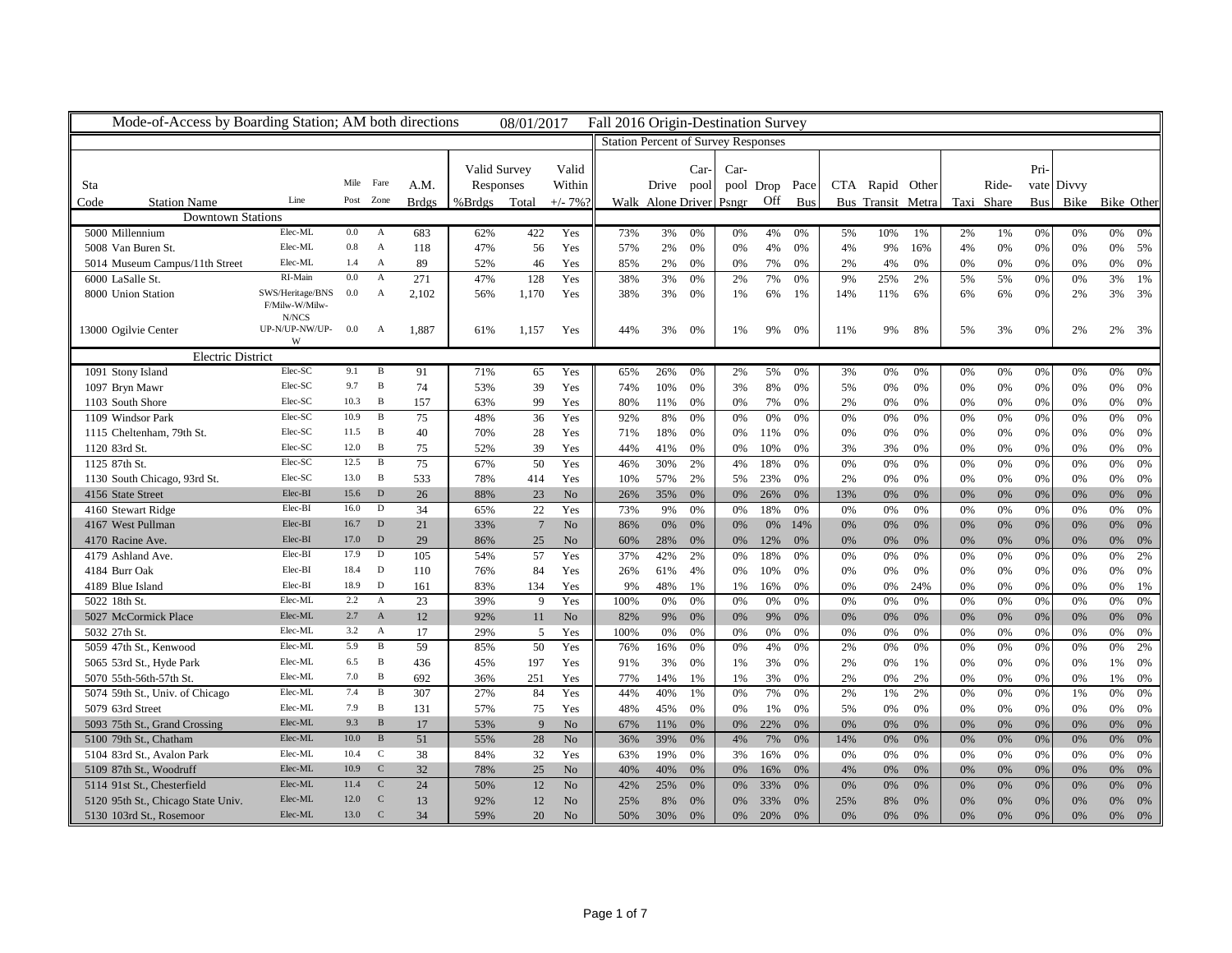| Mode-of-Access by Boarding Station; AM both directions       |                    |              |                   |              |              | 08/01/2017 |                | Fall 2016 Origin-Destination Survey |                                            |          |                |            |          |          |                   |             |            |          |            |            |                 |
|--------------------------------------------------------------|--------------------|--------------|-------------------|--------------|--------------|------------|----------------|-------------------------------------|--------------------------------------------|----------|----------------|------------|----------|----------|-------------------|-------------|------------|----------|------------|------------|-----------------|
|                                                              |                    |              |                   |              |              |            |                |                                     | <b>Station Percent of Survey Responses</b> |          |                |            |          |          |                   |             |            |          |            |            |                 |
|                                                              |                    |              |                   |              | Valid Survey |            | Valid          |                                     |                                            | Car-     | Car-           |            |          |          |                   |             |            |          | Pri-       |            |                 |
| Sta                                                          |                    | Mile Fare    |                   | A.M.         | Responses    |            | Within         |                                     | Drive pool                                 |          | pool Drop Pace |            |          |          | CTA Rapid Other   |             |            | Ride-    |            | vate Divvy |                 |
| <b>Station Name</b><br>Code                                  | Line               | Post Zone    |                   | <b>Brdgs</b> | %Brdgs       | Total      | $+/- 7%$       |                                     | Walk Alone Driver                          |          | Psngr          | Off        | Bus      |          | Bus Transit Metra |             | Taxi Share |          | <b>Bus</b> |            | Bike Bike Other |
| 5135 107th Street                                            | Elec-ML            | 13.5         | <sub>c</sub>      | 16           | 94%          | 15         | Yes            | 80%                                 | 13%                                        | 0%       | 0%             | 7%         | 0%       | 0%       | 0%                | 0%          | 0%         | 0%       | 0%         | 0%         | 0%<br>0%        |
| 5140 111th St., Pullman                                      | Elec-ML            | 14.0         | C                 | 16           | 88%          | 14         | N <sub>o</sub> | 64%                                 | 21%                                        | 0%       |                |            | 0%       | 7%       | 0%                | 0%          | 0%         | 0%       | 0%         | 0%         | 0%<br>0%        |
| 5145 Kensington, 115th St.                                   | Elec-ML            | 14.5         | $\mathbf C$       | 953          | 42%          | 396        | Yes            | 13%                                 | 66%                                        | 1%       | 0%<br>1%       | 7%<br>13%  | 0%       | 2%       | 0%                | 3%          | 0%         | 0%       | 0%         | 0%         | 0%<br>0%        |
| 5173 Riverdale                                               | Elec-ML            | 17.3         | D                 | 161          | 64%          | 103        | Yes            | 31%                                 | 50%                                        | 1%       | 1%             | 15%        | 0%       | 1%       | $0\%$             | $0\%$       | 0%         | 0%       | 0%         | $0\%$      | 0%<br>1%        |
| 5182 Ivanhoe                                                 | Elec-ML            | 18.2         | $\mathbf{D}$      | 579          | 44%          | 254        | Yes            | 25%                                 | 54%                                        | 1%       | 1%             | 18%        | 0%       | 0%       | 0%                | 0%          | 0%         | 0%       | 0%         | 0%         | 0%<br>0%        |
| 5190 147th St.                                               | Elec-ML            | 19.0         | D                 | 909          | 50%          | 458        | Yes            | 3%                                  | 71%                                        | 1%       | 2%             | 15%        | 7%       | 0%       | 0%                | 0%          | 0%         | 0%       | 0%         | 0%         | 0%<br>0%        |
| 5200 Harvey                                                  | Elec-ML            | 20.0         | D                 | 462          | 66%          | 305        | Yes            | 9%                                  | 60%                                        | 2%       | 3%             | 17%        | 8%       | 0%       | 0%                | 0%          | 1%         | 0%       | 0%         | 0%         | 0%<br>0%        |
| 5223 Hazel Crest                                             | Elec-ML            | 22.3         | E                 | 383          | 57%          | 218        | Yes            | 6%                                  | 73%                                        | 3%       | 2%             | 14%        | 1%       | 0%       | 0%                | 0%          | 0%         | 0%       | 0%         | 0%         | 0%<br>0%        |
| 5228 Calumet                                                 | Elec-ML            | 22.8         | E                 | 957          | 55%          | 529        | Yes            | 5%                                  | 77%                                        | 2%       | 3%             | 11%        | 0%       | 0%       | 0%                | 0%          | 0%         | 0%       | 0%         | 0%         | 0%<br>0%        |
| 5235 Homewood                                                | Elec-ML            | 23.5         | E                 | 1,178        | 56%          | 662        | Yes            | 21%                                 | 48%                                        | 2%       | 3%             | 23%        | 2%       | 0%       | 0%                | 0%          | 0%         | 0%       | 0%         | 0%         | 1%<br>1%        |
| 5249 Flossmoor                                               | Elec-ML            | 24.9         | E                 | 749          | 60%          | 446        | Yes            | 27%                                 | 37%                                        | 3%       | 2%             | 26%        | 0%       | 0%       | 0%                | 0%          | 0%         | 0%       | 0%         | 0%         | 3%<br>1%        |
| 5266 Olympia Fields                                          | Elec-ML            | 26.6         | $\mathbf{F}$      | 591          | 55%          | 326        | Yes            | 5%                                  | 82%                                        | 1%       | 2%             | 10%        | 0%       | 0%       | 0%                | 0%          | 0%         | 0%       | 0%         | $0\%$      | 0%<br>0%        |
| 5276 211th St.                                               | Elec-ML            | 27.6         | F                 | 660          | 60%          | 396        | Yes            | 7%                                  | 69%                                        | 2%       | 2%             | 17%        | 2%       | 0%       | 0%                | 0%          | 0%         | 0%       | 0%         | 0%         | 0%<br>1%        |
| 5282 Matteson                                                | Elec-ML            | 28.2         | F                 | 475          | 56%          | 265        | Yes            | 17%                                 | 65%                                        | 3%       | 2%             | 11%        | 0%       | 0%       | 0%                | 0%          | 0%         | 0%       | 0%         | 0%         | 1%<br>1%        |
| 5293 Richton Park                                            | Elec-ML            | 29.3         | $\mathbf{F}$      | 1,062        | 57%          | 608        | Yes            | 18%                                 | 55%                                        | 1%       | 2%             | 20%        | 1%       | 0%       | 0%                | 0%          | 0%         | 1%       | 0%         | 0%         | 0%<br>0%        |
| 5315 University Park                                         | Elec-ML            | 31.5         | G                 | 810          | 67%          | 539        | Yes            | 3%                                  | 74%                                        | 3%       | 3%             | 11%        | 3%       | 1%       | 0%                | 0%          | 0%         | 0%       | 0%         | 0%         | 0%<br>1%        |
| <b>Rock Island District</b>                                  |                    |              |                   |              |              |            |                |                                     |                                            |          |                |            |          |          |                   |             |            |          |            |            |                 |
| 6031 35th Street / Bronzeville                               | RI-Main            | 9.8          | B                 | 32           | 44%          | 14         | No             | 0%                                  | 14%                                        | 0%       | 0%             | 29%        | 0%       | 29%      | 29%               | 0%          | 0%         | 0%       | 0%         | 0%         | 0%<br>0%        |
| 6098 Gresham                                                 | RI-Main            | 9.8          | B                 | 308          | 43%          | 131        | Yes            | 11%                                 | 69%                                        | 1%       | 1%             | 13%        | 0%       | 6%       | 0%                | 0%          | 0%         | 0%       | 0%         | 0%         | 0%<br>- 0%      |
| 6109 Longwood                                                | RI-Main            | 10.9         | $\mathbf C$       | 58           | 48%          | 28         | No             | 39%                                 | 50%                                        | 0%       | 0%             | 11%        | 0%       | 0%       | 0%                | 0%          | 0%         | 0%       | 0%         | 0%         | 0%<br>0%        |
| 6120 Washington Hts.                                         | RI-Main            | 12.0         | $\mathbf C$       | 106          | 57%          | 60         | Yes            | 33%                                 | 62%                                        | 2%       | 0%             | 2%         | 0%       | 0%       | $0\%$             | $0\%$       | 0%         | 0%       | 0%         | 0%         | 0%<br>2%        |
| 6157 Vermont St                                              | RI-Main            | 15.7         | $\mathbf{D}$      | 610          | 52%          | 317        | Yes            | 14%                                 | 61%                                        | 2%       | 3%             | 18%        | 1%       | 0%       | 0%                | 0%          | 0%         | 0%       | 0%         | 0%         | 1%<br>1%        |
| 6172 Robbins                                                 | RI-Main            | $17.2$ D     |                   | 81           | 26%          | 21         | No             | 33%                                 | 33%                                        | 0%       | 0%             | 29%        | 0%       | 0%       | 0%                | 0%          | 0%         | 0%       | 0%         | 0%         | 0%<br>5%        |
| 6184 Midlothian                                              | RI-Main            | 18.4         | D                 | 957          | 42%          | 399        | Yes            | 12%                                 | 67%                                        | 2%       | 2%             | 16%        | 0%       | 0%       | 0%                | 0%          | 0%         | 0%       | 0%         | 0%         | 0%<br>- 0%      |
| 6204 Oak Forest                                              | RI-Main            | 20.4         | E                 | 1,090        | 49%          | 535        | Yes            | 7%                                  | 68%                                        | 1%       | 2%             | 19%        | 1%       | 0%       | 0%                | 0%          | 0%         | 0%       | 0%         | 0%         | 0%<br>1%        |
| 6235 Tinley Park                                             | RI-Main            | 23.5         | E                 | 995          | 42%          | 420        | Yes            | 14%                                 | 66%                                        | 3%       | 1%             | 14%        | 0%       | 0%       | 0%                | 0%          | 0%         | 0%       | 0%         | 0%         | 1%<br>0%        |
| 6251 80th Ave.                                               | RI-Main            | 25.1         | E                 | 1,966        | 51%          | 998        | Yes            | 4%                                  | 78%                                        | 3%       | 2%             | 12%        | 0%       | 0%       | 0%                | 0%          | 0%         | 0%       | 0%         | 0%         | 1%<br>0%        |
| 6275 Hickory Creek                                           | RI-Main            | 27.5         | F<br>$\mathbf{F}$ | 950          | 54%          | 510        | Yes            | 3%                                  | 82%                                        | 3%       | 3%             | 9%         | 0%       | 0%       | 0%                | 0%          | 0%         | 0%       | 0%         | 0%         | 0%<br>0%        |
| 6296 Mokena                                                  | RI-Main<br>RI-Main | 29.6<br>34.0 |                   | 564          | 46%          | 261        | Yes            | 10%                                 | 66%                                        | 2%       | 2%             | 17%        | 0%       | 0%       | $0\%$             | 0%          | 0%         | 0%       | 0%         | 0%         | 2%<br>1%        |
| 6340 New Lenox                                               | RI-Main            | 40.2         | G<br>H            | 1.061        | 56%          | 595        | Yes            | 2%                                  | 80%                                        | 3%       | 3%             | 12%        | 0%       | 0%       | $0\%$             | 0%          | 0%         | 0%       | 0%         | 0%         | 0%<br>0%        |
| 6402 Joliet                                                  | RI-Branch          |              | $\mathbf C$       | 598          | 66%          | 396        | Yes            | 6%                                  | 61%                                        | 3%       | 2%             | 23%        | 1%       | 0%       | 1%                | 1%          | 1%         | 1%       | 0%         | 0%         | 1%<br>1%        |
| 7106 Brainerd                                                | RI-Branch          | 10.6<br>11.3 | $\mathbf C$       | 299<br>354   | 39%<br>41%   | 117<br>146 | Yes<br>Yes     | 30%<br>36%                          | 52%<br>46%                                 | 3%<br>1% | 2%             | 9%<br>13%  | 0%<br>0% | 3%       | 0%                | 0%<br>0%    | 0%         | 0%<br>0% | 0%         | 0%<br>0%   | 1%<br>0%<br>3%  |
| 7113 91st St., Beverly Hills                                 | RI-Branch          | 11.7         | $\mathbf{C}$      | 393          |              |            |                |                                     |                                            |          | 1%             |            |          | 0%       | $0\%$             |             | 0%         |          | 0%         |            | 0%              |
| 7117 95th St., Beverly Hills<br>7123 99th St., Beverly Hills | RI-Branch          | 12.3         | $\mathbf C$       | 703          | 50%          | 195<br>289 | Yes            | 32%<br>37%                          | 33%<br>38%                                 | 2%<br>2% | 2%<br>2%       | 21%        | 6%<br>0% | 2%       | $0\%$<br>0%       | $0\%$<br>0% | 0%<br>0%   | 1%<br>0% | 0%<br>0%   | 0%         | 0%<br>2%<br>2%  |
| 7128 103rd St., Beverly Hills                                | RI-Branch          | 12.8         | C                 | 696          | 41%<br>49%   | 343        | Yes<br>Yes     | 34%                                 | 44%                                        | 3%       | 2%             | 16%<br>11% | 0%       | 1%<br>4% | 0%                | 0%          | 0%         | 0%       | 0%         | 0%<br>0%   | 0%<br>1%<br>0%  |
| 7133 107th St., Beverly Hills                                | RI-Branch          | 13.3         | $\mathbf C$       | 439          | 49%          | 213        | Yes            | 40%                                 | 45%                                        | 2%       | 2%             | 10%        | 0%       | 0%       | 0%                | 0%          | 0%         | 0%       | 0%         | 0%         | 0%<br>0%        |
| 7138 111th St., Morgan Park                                  | RI-Branch          | 13.8         | $\mathbf C$       | 551          | 54%          | 299        | Yes            | 23%                                 | 51%                                        | 2%       | 3%             | 17%        | 0%       | 3%       | 0%                | 0%          | 0%         | 0%       | 0%         | 0%         | 1%<br>0%        |
| 7143 115th St., Morgan Park                                  | RI-Branch          | 14.3         | C                 | 163          | 52%          | 84         | Yes            | 30%                                 | 49%                                        | 1%       | 0%             | 20%        | 0%       | 0%       | 0%                | 0%          | 0%         | 0%       | 0%         | 0%         | 0%<br>0%        |
| 7148 119th St.                                               | RI-Branch          | 14.8         | $\mathbf C$       | 260          | 65%          | 170        | Yes            | 21%                                 | 59%                                        | 4%       | 2%             | 14%        | 1%       | 0%       | 0%                | 0%          | 0%         | 0%       | 0%         | 0%         | 0%<br>0%        |
|                                                              |                    |              |                   |              |              |            |                |                                     |                                            |          |                |            |          |          |                   |             |            |          |            |            |                 |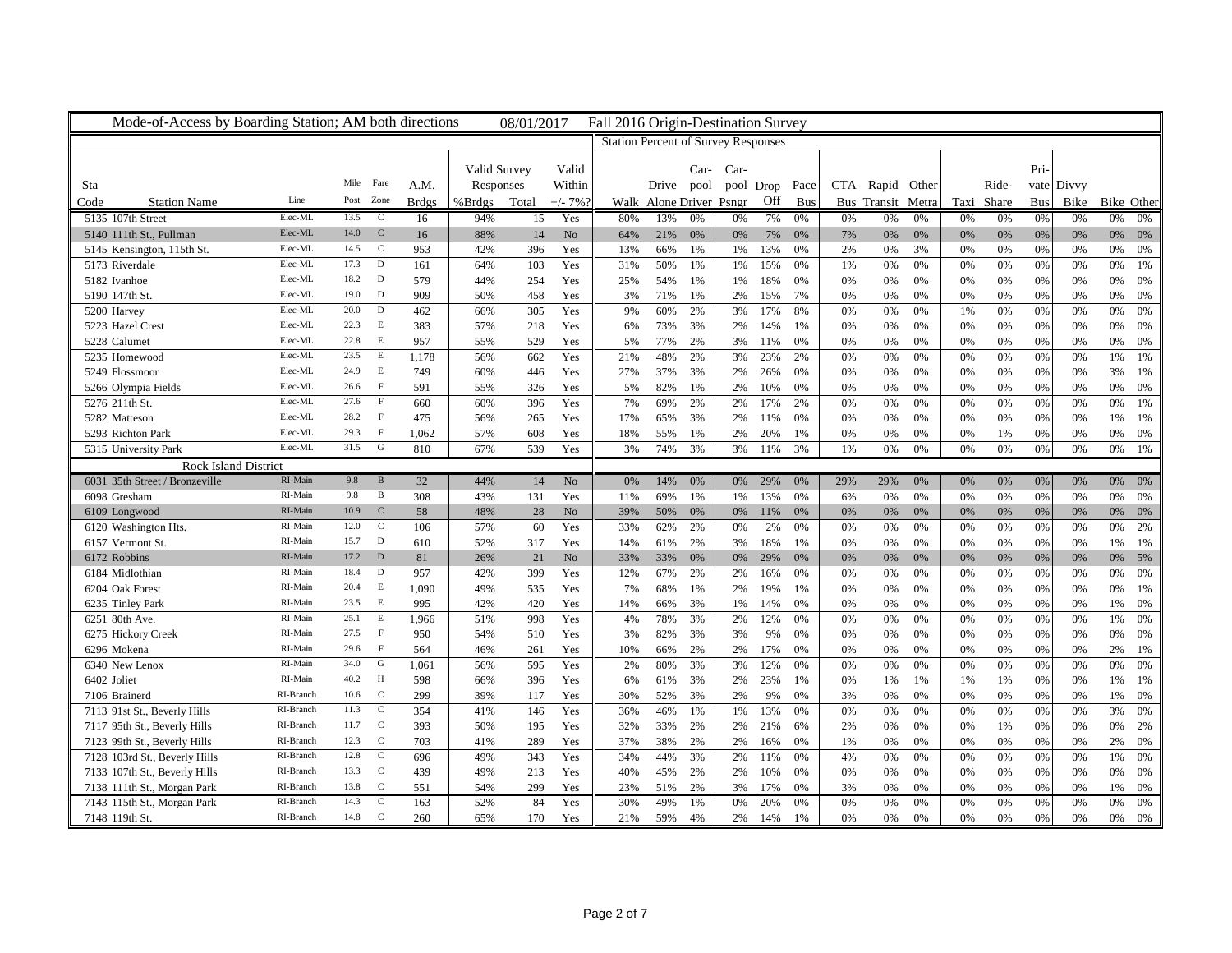| Mode-of-Access by Boarding Station; AM both directions |             |           |              |       |              | 08/01/2017      |                | Fall 2016 Origin-Destination Survey        |                   |      |       |                |     |     |                   |       |    |            |            |    |                 |
|--------------------------------------------------------|-------------|-----------|--------------|-------|--------------|-----------------|----------------|--------------------------------------------|-------------------|------|-------|----------------|-----|-----|-------------------|-------|----|------------|------------|----|-----------------|
|                                                        |             |           |              |       |              |                 |                | <b>Station Percent of Survey Responses</b> |                   |      |       |                |     |     |                   |       |    |            |            |    |                 |
|                                                        |             |           |              |       | Valid Survey |                 | Valid          |                                            |                   | Car- | Car-  |                |     |     |                   |       |    |            | Pri-       |    |                 |
| Sta                                                    |             | Mile Fare |              | A.M.  | Responses    |                 | Within         |                                            | Drive pool        |      |       | pool Drop Pace |     |     | CTA Rapid Other   |       |    | Ride-      | vate Divvy |    |                 |
| Code<br><b>Station Name</b>                            | Line        | Post Zone |              | Brdgs | %Brdgs       | Total           | $+/- 7%$       |                                            | Walk Alone Driver |      | Psngr | Off            | Bus |     | Bus Transit Metra |       |    | Taxi Share | <b>Bus</b> |    | Bike Bike Other |
| 7152 123rd St.                                         | RI-Branch   | 15.2      | D            | 40    | 48%          | 19              | Yes            | 89%                                        | 0%                | 0%   | 0%    | 5%             | 0%  | 0%  | 0%                | 5%    | 0% | 0%         | 0%         | 0% | 0%<br>0%        |
| 7158 Prairie St.                                       | RI-Branch   | 15.8      | D            | 20    | 75%          | 15              | Yes            | 87%                                        | 7%                | 0%   | 0%    | 7%             | 0%  | 0%  | 0%                | 0%    | 0% | 0%         | 0%         | 0% | 0%<br>0%        |
| SouthWest Service                                      |             |           |              |       |              |                 |                |                                            |                   |      |       |                |     |     |                   |       |    |            |            |    |                 |
| 8112 Wrightwood                                        | SWS         | 11.2      | $\mathbf C$  | 201   | 39%          | 79              | Yes            | 22%                                        | 59%               | 1%   | 4%    | 9%             | 0%  | 5%  | 0%                | 0%    | 0% | 0%         | 0%         | 0% | 0%<br>0%        |
| 8126 Ashburn                                           | SWS         | 12.6      | $\mathbf{C}$ | 211   | 51%          | 108             | Yes            | 40%                                        | 47%               | 1%   | 4%    | 8%             | 0%  | 0%  | 0%                | 0%    | 0% | 0%         | 0%         | 0% | 0%<br>0%        |
| 8152 Oak Lawn                                          | SWS         | 15.2      | $\mathbf{D}$ | 1,272 | 44%          | 560             | Yes            | 15%                                        | 63%               | 3%   | 2%    | 15%            | 1%  | 0%  | 0%                | 0%    | 0% | 0%         | 0%         | 0% | 1%<br>0%        |
| 8168 Chicago Ridge                                     | SWS         | 16.8      | D            | 322   | 50%          | 162             | Yes            | 31%                                        | 41%               | 0%   | 1%    | 25%            | 0%  | 0%  | 0%                | 0%    | 0% | 0%         | 0%         | 0% | 1%<br>1%        |
| 8182 Worth                                             | SWS         | 18.2      | $\mathbf{D}$ | 408   | 51%          | 208             | Yes            | 17%                                        | 63%               | 4%   | 3%    | 9%             | 0%  | 0%  | 0%                | $0\%$ | 0% | 0%         | 0%         | 0% | 2%<br>1%        |
| 8192 Palos Heights                                     | SWS         | 19.2      | D            | 224   | 62%          | 139             | Yes            | 3%                                         | 77%               | 1%   | 3%    | 16%            | 0%  | 0%  | 0%                | 0%    | 0% | 0%         | 0%         | 0% | $0\%$<br>0%     |
| 8203 Palos Park                                        | SWS         | 20.3      | $\mathbf E$  | 419   | 56%          | 234             | Yes            | 8%                                         | 67%               | 3%   | 3%    | 16%            | 0%  | 0%  | 0%                | 0%    | 0% | 0%         | 0%         | 0% | 2%<br>0%        |
| 8236 Orland Park, 143rd St.                            | SWS         | 23.6      | E            | 517   | 49%          | 253             | Yes            | 9%                                         | 69%               | 2%   | 1%    | 17%            | 1%  | 0%  | 0%                | 0%    | 0% | 0%         | 0%         | 0% | 2%<br>- 0%      |
| 8248 Orland Park, 153rd St.                            | SWS         | 24.8      | $\,$ E       | 581   | 64%          | 370             | Yes            | 8%                                         | 74%               | 1%   | 1%    | 14%            | 0%  | 0%  | 0%                | 0%    | 0% | 0%         | 0%         | 0% | 1%<br>0%        |
| 8289 Orland Park, 179th St.                            | SWS         | 28.9      | $\mathbf{F}$ | 186   | 72%          | 134             | Yes            | 22%                                        | 54%               | 2%   | 2%    | 20%            | 0%  | 0%  | 0%                | 0%    | 0% | 0%         | 0%         | 0% | 0%<br>0%        |
| 8358 Laraway Rd.                                       | SWS         | 35.8      | H            | 24    | 50%          | 12              | N <sub>o</sub> | 0%                                         | 75%               | 0%   | 0%    | 25%            | 0%  | 0%  | 0%                | 0%    | 0% | 0%         | 0%         | 0% | 0%<br>0%        |
| 8408 Manhattan                                         | <b>SWS</b>  | 40.8      | $\mathbf{I}$ | 20    | 100%         | 20              | N <sub>o</sub> | 10%                                        | 50%               | 5%   | 10%   | 25%            | 0%  | 0%  | 0%                | 0%    | 0% | 0%         | 0%         | 0% | 0%<br>0%        |
| Heritage Corridor                                      |             |           |              |       |              |                 |                |                                            |                   |      |       |                |     |     |                   |       |    |            |            |    |                 |
| 9119 Summit                                            | Heritage    | 11.9      | $\mathbf{C}$ | 96    | 44%          | 42              | Yes            | 14%                                        | 79%               | 2%   | 0%    | 5%             | 0%  | 0%  | 0%                | 0%    | 0% | 0%         | 0%         | 0% | 0%<br>0%        |
| 9175 Willow Springs                                    | Heritage    | 17.5      | $\mathbf{D}$ | 115   | 47%          | 54              | Yes            | 26%                                        | 46%               | 4%   | 0%    | 22%            | 0%  | 0%  | 0%                | 0%    | 0% | $0\%$      | 0%         | 0% | 2%<br>0%        |
| 9253 Lemont                                            | Heritage    | 25.3      | E            | 488   | 53%          | 257             | Yes            | 8%                                         | 70%               | 3%   | 2%    | 16%            | 0%  | 0%  | 0%                | 0%    | 0% | 0%         | 0%         | 0% | 1%<br>0%        |
| 9329 Lockport                                          | Heritage    | 32.9      | G            | 412   | 58%          | 238             | Yes            | 5%                                         | 74%               | 4%   | 4%    | 13%            | 0%  | 0%  | 0%                | 0%    | 0% | 0%         | 0%         | 0% | 1%<br>0%        |
| 9372 Joliet                                            | Heritage    | 37.2 G    |              | 209   | 70%          | 146             | Yes            | 4%                                         | 80%               | 2%   | 1%    | 12%            | 1%  | 0%  | 0%                | 0%    | 0% | $0\%$      | 0%         | 0% | 0%<br>0%        |
| <b>BNSF Railway</b>                                    |             |           |              |       |              |                 |                |                                            |                   |      |       |                |     |     |                   |       |    |            |            |    |                 |
| 10018 Halsted St.                                      | <b>BNSF</b> | 1.8       | $\mathbf{A}$ | 25    | 28%          | $7\phantom{.0}$ | No             | 57%                                        | 0%                | 0%   | 0%    | 0%             | 0%  | 29% | 0%                | 0%    | 0% | 0%         | 0%         | 0% | 0% 14%          |
| 10038 Western Ave.                                     | <b>BNSF</b> | 3.8       | $\mathbf{A}$ | 33    | 79%          | 26              | Yes            | 35%                                        | 8%                | 0%   | 0%    | 12%            | 0%  | 31% | 0%                | 4%    | 0% | $8\%$      | 0%         | 0% | 4%<br>0%        |
| 10070 Cicero                                           | <b>BNSF</b> | 7.0       | $\, {\bf B}$ | 127   | 42%          | 53              | Yes            | 21%                                        | 45%               | 4%   | 4%    | 6%             | 2%  | 13% | $0\%$             | 0%    | 0% | 0%         | 0%         | 0% | 6%<br>0%        |
| 10091 LaVergne                                         | <b>BNSF</b> | 9.1       | $\mathbf{B}$ | 184   | 40%          | 74              | Yes            | 39%                                        | 32%               | 1%   | 1%    | 23%            | 0%  | 0%  | $0\%$             | 0%    | 0% | 0%         | 0%         | 0% | 0%<br>3%        |
| 10096 Berwyn                                           | <b>BNSF</b> | 9.6       | $\mathbf B$  | 498   | 50%          | 250             | Yes            | 44%                                        | 34%               | 4%   | 2%    | 11%            | 3%  | 0%  | 0%                | 0%    | 0% | 0%         | 0%         | 0% | 1%<br>0%        |
| 10101 Harlem Ave.                                      | <b>BNSF</b> | 10.1      | $\mathbf B$  | 381   | 52%          | 200             | Yes            | 60%                                        | 23%               | 1%   | 1%    | 10%            | 3%  | 0%  | 0%                | 0%    | 0% | 1%         | 0%         | 0% | 3%<br>0%        |
| 10111 Riverside                                        | <b>BNSF</b> | 11.1      | $\mathbf C$  | 449   | 53%          | 238             | Yes            | 56%                                        | 25%               | 3%   | 1%    | 9%             | 0%  | 0%  | 0%                | 0%    | 0% | 0%         | 0%         | 0% | 6%<br>0%        |
| 10118 Zoo Stop                                         | <b>BNSF</b> | 11.8      | $\mathbf C$  | 109   | 57%          | 62              | Yes            | 87%                                        | 10%               | 0%   | 0%    | 3%             | 0%  | 0%  | 0%                | 0%    | 0% | 0%         | 0%         | 0% | 0%<br>0%        |
| 10123 Brookfield                                       | <b>BNSF</b> | 12.3      | <sub>c</sub> | 519   | 64%          | 333             | Yes            | 49%                                        | 32%               | 2%   | 1%    | 12%            | 0%  | 0%  | 0%                | 0%    | 0% | 0%         | 0%         | 0% | 4%<br>0%        |
| 10131 Congress Park                                    | <b>BNSF</b> | 13.1      | $\mathbf C$  | 286   | 52%          | 148             | Yes            | 54%                                        | 30%               | 1%   | 2%    | 9%             | 0%  | 0%  | 0%                | 0%    | 0% | 0%         | 0%         | 0% | 3%<br>0%        |
| 10138 LaGrange Rd.                                     | <b>BNSF</b> | 13.8 C    |              | 1,182 | 37%          | 438             | Yes            | 37%                                        | 35%               | 1%   | 2%    | 14%            | 1%  | 0%  | 0%                | 0%    | 0% | $0\%$      | 0%         | 0% | 8%<br>0%        |
| 10142 Stone Ave.                                       | <b>BNSF</b> | 14.2      | $\mathbf C$  | 998   | 41%          | 412             | Yes            | 44%                                        | 31%               | 2%   | 3%    | 14%            | 0%  | 0%  | 0%                | 0%    | 0% | 0%         | 0%         | 0% | 5%<br>1%        |
| 10155 Western Springs                                  | <b>BNSF</b> | 15.5      | D            | 1,079 | 43%          | 467             | Yes            | 33%                                        | 38%               | 2%   | 2%    | 17%            | 2%  | 0%  | 0%                | 0%    | 0% | 0%         | 0%         | 0% | 6%<br>1%        |
| 10164 Highlands                                        | <b>BNSF</b> | 16.4      | D            | 197   | 46%          | 91              | Yes            | 46%                                        | 36%               | 1%   | 0%    | 13%            | 0%  | 0%  | 0%                | 0%    | 0% | 0%         | 0%         | 0% | 3%<br>0%        |
| 10169 Hinsdale                                         | <b>BNSF</b> | 16.9      | $\mathbf{D}$ | 1,010 | 38%          | 379             | Yes            | 25%                                        | 36%               | 2%   | 2%    | 29%            | 2%  | 0%  | 0%                | 0%    | 1% | 1%         | 0%         | 0% | 3%<br>1%        |
| 10178 West Hinsdale                                    | <b>BNSF</b> | 17.8      | D            | 375   | 42%          | 159             | Yes            | 46%                                        | 40%               | 4%   | 4%    | 6%             | 0%  | 0%  | 0%                | 0%    | 0% | 0%         | 0%         | 0% | 1%<br>0%        |
| 10183 Clarendon Hills                                  | <b>BNSF</b> | 18.3      | D            | 748   | 46%          | 346             | Yes            | 33%                                        | 35%               | 2%   | 2%    | 16%            | 5%  | 0%  | 0%                | 0%    | 0% | 0%         | 0%         | 0% | 5%<br>0%        |
| 10195 Westmont                                         | <b>BNSF</b> | 19.5      | D            | 950   | 55%          | 524             | Yes            | 18%                                        | 46%               | 2%   | 2%    | 20%            | 9%  | 0%  | 0%                | 0%    | 0% | 0%         | 0%         | 0% | 3%<br>0%        |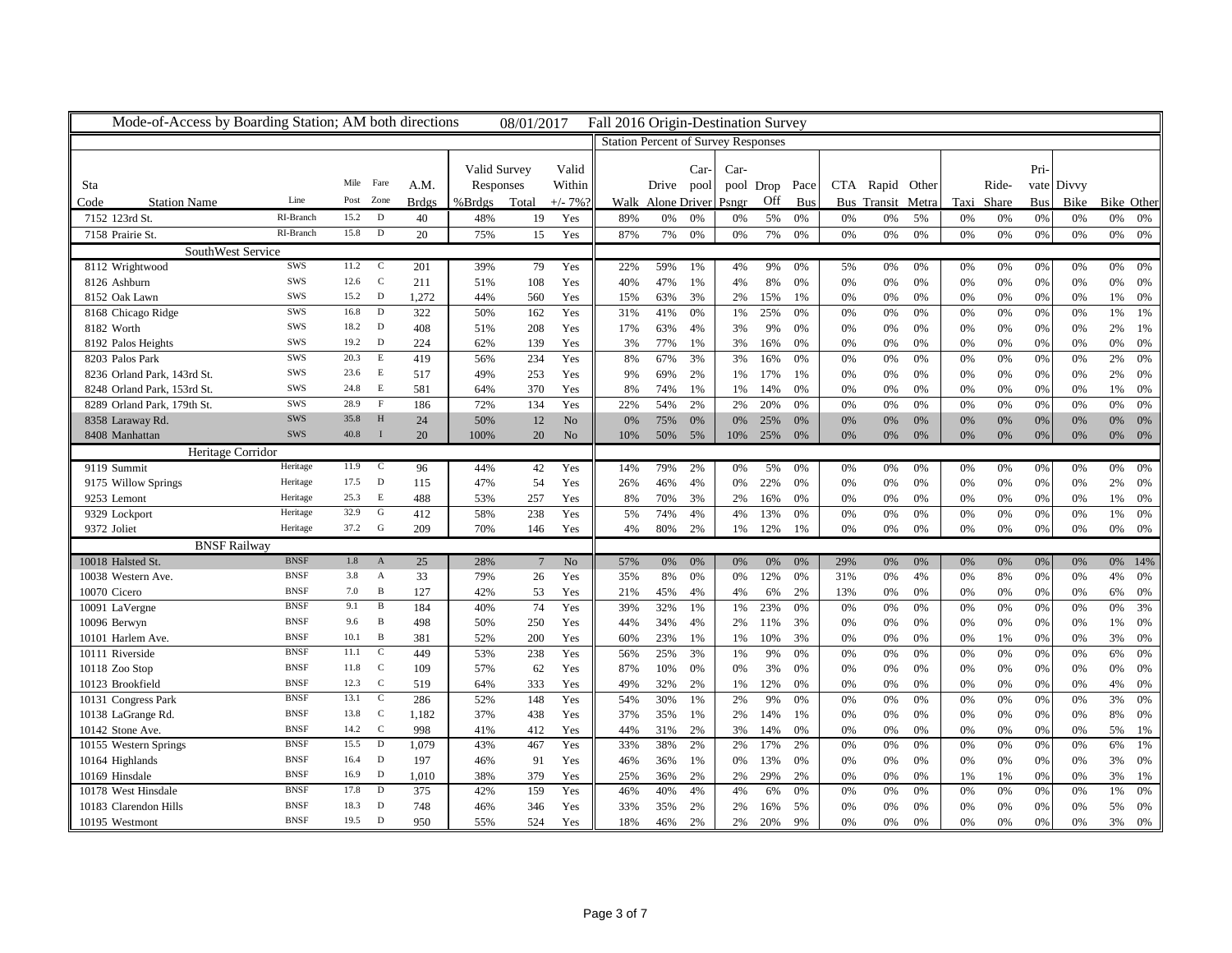| Mode-of-Access by Boarding Station; AM both directions |                            |              |                   |              |              | 08/01/2017   |                | Fall 2016 Origin-Destination Survey |                                            |          |                |            |            |          |                   |          |    |            |            |            |                 |
|--------------------------------------------------------|----------------------------|--------------|-------------------|--------------|--------------|--------------|----------------|-------------------------------------|--------------------------------------------|----------|----------------|------------|------------|----------|-------------------|----------|----|------------|------------|------------|-----------------|
|                                                        |                            |              |                   |              |              |              |                |                                     | <b>Station Percent of Survey Responses</b> |          |                |            |            |          |                   |          |    |            |            |            |                 |
|                                                        |                            |              |                   |              | Valid Survey |              | Valid          |                                     |                                            | Car-     | Car-           |            |            |          |                   |          |    |            | Pri-       |            |                 |
| Sta                                                    |                            | Mile Fare    |                   | A.M.         | Responses    |              | Within         |                                     | Drive pool                                 |          | pool Drop Pace |            |            |          | CTA Rapid Other   |          |    | Ride-      |            | vate Divvy |                 |
| Code<br><b>Station Name</b>                            | Line                       | Post Zone    |                   | <b>Brdgs</b> | %Brdgs       | Total        | $+/- 7%$       |                                     | Walk Alone Driver                          |          | Psngr          | Off        | <b>Bus</b> |          | Bus Transit Metra |          |    | Taxi Share | <b>Bus</b> |            | Bike Bike Other |
| 10204 Fairview Ave.                                    | <b>BNSF</b>                | 20.4         | E                 | 389          | 59%          |              |                | 33%                                 | 53%                                        |          | 0%             |            | 0%         |          |                   |          |    |            |            |            | 1%              |
|                                                        | <b>BNSF</b>                | 21.2         | $\,$ E            |              |              | 231          | Yes            |                                     |                                            | 1%       |                | 10%        |            | 0%       | 0%                | 0%       | 0% | 0%         | 0%         | 0%         | 0%              |
| 10212 Main St.                                         |                            |              |                   | 2,097        | 42%          | 871          | Yes            | 24%                                 | 41%                                        | 2%       | 3%             | 19%        | 6%         | 0%       | 0%                | 0%       | 0% | 0%         | 0%         | 0%         | 3%<br>1%        |
| 10226 Belmont                                          | <b>BNSF</b><br><b>BNSF</b> | 22.6<br>24.5 | E<br>$\,$ E       | 1,317        | 46%          | 604          | Yes            | 8%                                  | 68%                                        | 2%       | 2%             | 13%        | 5%         | 0%       | 0%                | 0%       | 0% | 0%         | 0%         | 0%         | 1%<br>1%        |
| 10245 Lisle                                            |                            |              |                   | 1,534        | 48%          | 743          | Yes            | 11%                                 | 50%                                        | 2%       | 3%             | 22%        | 8%         | 0%       | 0%                | 0%       | 0% | 0%         | 0%         | 0%         | 2%<br>1%        |
| 10285 Naperville                                       | <b>BNSF</b><br><b>BNSF</b> | 28.5         | $\mathbf{F}$<br>G | 3,748        | 34%          | 1,290        | Yes            | 8%                                  | 48%                                        | 2%       | 3%             | 19%        | 11%        | 0%       | 0%                | 0%       | 1% | 1%         | 0%         | 0%         | 5%<br>1%        |
| 10316 Route 59                                         | <b>BNSF</b>                | 31.6         | H                 | 5,540        | 40%          | 2,234        | Yes            | 8%                                  | 70%                                        | 1%       | 2%             | 12%        | 5%         | 0%       | 0%                | 0%       | 0% | 0%         | 0%         | 0%         | 1%<br>1%        |
| 10380 Aurora                                           |                            | 38.0         |                   | 1,657        | 51%          | 847          | Yes            | 4%                                  | 72%                                        | 3%       | 2%             | 15%        | 2%         | 0%       | 0%                | 0%       | 1% | 1%         | 0%         | 0%         | 0%<br>0%        |
| Union Pacific-West Line                                |                            |              |                   |              |              |              |                |                                     |                                            |          |                |            |            |          |                   |          |    |            |            |            |                 |
| 11036 Kedzie                                           | $UP-W$                     | $3.6$ A      |                   | 42           | 48%          | 20           | N <sub>o</sub> | 30%                                 | 15%                                        | 0%       | 0%             | 10%        | 0%         | 15%      | 0%                | 0%       | 0% | 0%         | 0%         | 0%         | 30%<br>$0\%$    |
| 11085 Oak Park                                         | UP-W                       | 8.5          | $\, {\bf B}$      | 730          | 33%          | 240          | Yes            | 63%                                 | 15%                                        | 1%       | 0%             | 11%        | 2%         | 1%       | 1%                | 0%       | 1% | 0%         | 0%         | 0%         | 5%<br>0%        |
| 11097 River Forest                                     | UP-W                       | 9.7          | $\mathbf B$       | 414          | 30%          | 125          | Yes            | 48%                                 | 37%                                        | 2%       | 2%             | 7%         | 0%         | 0%       | 0%                | 0%       | 0% | 0%         | 0%         | 0%         | 4%<br>0%        |
| 11105 Maywood                                          | $UP-W$                     | 10.5         | $\mathbf C$       | 74           | 31%          | 23           | Yes            | 13%                                 | 83%                                        | 0%       | 0%             | 4%         | 0%         | 0%       | 0%                | 0%       | 0% | 0%         | 0%         | 0%         | 0%<br>0%        |
| 11113 Melrose Park                                     | UP-W                       | 11.3         | $\mathbf C$       | 74           | 72%          | 53           | Yes            | 21%                                 | 60%                                        | 0%       | 4%             | 11%        | 2%         | 0%       | 0%                | 0%       | 0% | 0%         | 0%         | 0%         | 2%<br>- 0%      |
| 11126 Bellwood                                         | UP-W                       | 12.6         | $\mathbf C$       | 134          | 55%          | 74           | Yes            | 11%                                 | 68%                                        | 4%       | 1%             | 16%        | 0%         | 0%       | 0%                | 0%       | 0% | 0%         | 0%         | 0%         | 0%<br>0%        |
| 11143 Berkeley                                         | $UP-W$                     | 14.3         | $\mathbf{C}$      | 128          | 49%          | 63           | Yes            | 24%                                 | 62%                                        | 0%       | 0%             | 14%        | 0%         | 0%       | 0%                | 0%       | 0% | 0%         | 0%         | 0%         | 0%<br>0%        |
| 11157 Elmhurst                                         | UP-W                       | 15.7         | $\mathbf{D}$      | 2,055        | 42%          | 854          | Yes            | 22%                                 | 53%                                        | 3%       | 2%             | 14%        | 0%         | 0%       | 0%                | 0%       | 0% | 0%         | 0%         | 0%         | 5%<br>1%        |
| 11178 Villa Park                                       | UP-W                       | 17.8         | D                 | 758          | 44%          | 333          | Yes            | 18%                                 | 59%                                        | 1%       | 2%             | 13%        | 0%         | 0%       | 0%                | 0%       | 1% | 1%         | 0%         | 0%         | 3%<br>1%        |
| 11199 Lombard                                          | UP-W                       | 19.9         | D                 | 1,247        | 49%          | 615          | Yes            | 21%                                 | 48%                                        | 3%       | 2%             | 18%        | 2%         | 0%       | 0%                | 0%       | 0% | 0%         | 0%         | 0%         | 4%<br>0%        |
| 11224 Glen Ellyn                                       | UP-W                       | 22.4         | E                 | 1,545        | 49%          | 758          | Yes            | 27%                                 | 42%                                        | 2%       | 3%             | 20%        | 1%         | 0%       | 0%                | 0%       | 0% | 0%         | 0%         | 0%         | 4%<br>1%        |
| 11238 College Ave.                                     | UP-W                       | 23.8         | E                 | 855          | 54%          | 464          | Yes            | 24%                                 | 54%                                        | 3%       | 2%             | 12%        | 0%         | 0%       | 0%                | 0%       | 0% | 0%         | 0%         | 0%         | 4%<br>1%        |
| 11250 Wheaton                                          | $UP-W$                     | 25.0         | E                 | 1,398        | 48%          | 672          | Yes            | 24%                                 | 46%                                        | 2%       | 2%             | 20%        | 3%         | 0%       | 0%                | 0%       | 0% | 0%         | 0%         | 0%         | 3%<br>0%        |
| 11275 Winfield                                         | UP-W                       | 27.5         | $\mathbf{F}$      | 429          | 61%          | 261          | Yes            | 12%                                 | 62%                                        | 2%       | 2%             | 19%        | 0%         | 0%       | 0%                | 0%       | 0% | 0%         | 0%         | 0%         | 2%<br>0%        |
| 11300 West Chicago                                     | UP-W                       | 30.0         | $\mathbf{F}$      | 470          | 54%          | 253          | Yes            | 9%                                  | 72%                                        | 3%       | 3%             | 11%        | 0%         | 1%       | 0%                | 0%       | 0% | 0%         | 0%         | 0%         | 2%<br>0%        |
| 11355 Geneva                                           | $UP-W$                     | 35.5         | H                 | 1,534        | 60%          | 915          | Yes            | 5%                                  | 68%                                        | 2%       | 2%             | 18%        | 1%         | 0%       | 0%                | 0%       | 0% | 0%         | 0%         | 0%         | 2%<br>1%        |
| 11409 La Fox                                           | UP-W                       | 40.9         | - 1               | 264          | 62%          | 163          | Yes            | 1%                                  | 83%                                        | 3%       | 3%             | 8%         | 0%         | 0%       | 0%                | 0%       | 0% | 1%         | 0%         | 0%         | 1%<br>0%        |
| 11436 Elburn                                           | $UP-W$                     | 43.6         | $\mathbf{I}$      | 246          | 82%          | 202          | Yes            | 1%                                  | 73%                                        | 3%       | 2%             | 18%        | 0%         | 0%       | 0%                | 0%       | 0% | 0%         | 0%         | 0%         | 1%<br>0%        |
| Milwaukee District-West Line                           |                            |              |                   |              |              |              |                |                                     |                                            |          |                |            |            |          |                   |          |    |            |            |            |                 |
| 12029 Western Ave.                                     | Milw-W/Milw                | 2.9          | A                 | 463          | 54%          | 248          | Yes            | 27%                                 | 36%                                        | 2%       | 2%             | 9%         | 0%         | 8%       | 0%                | 0%       | 0% | 3%         | 0%         | 2%         | 9%<br>1%        |
| 12065 Grand/Cicero                                     | N/NCS<br>Milw-W            | 5.9          | $\mathbf{B}$      | 76           | 30%          | 23           | Yes            | 30%                                 | 30%                                        | 0%       | 0%             | 17%        | 0%         | 9%       | 0%                | 0%       | 0% | 4%         | 0%         | 0%         | 9%<br>0%        |
| 12077 Hanson Park                                      | Milw-W                     | 7.7          | $\mathbf{B}$      | 53           | 36%          | 19           | No             | 21%                                 | 53%                                        | 5%       | 0%             | 11%        | 0%         | 11%      | 0%                | 0%       | 0% | $0\%$      | 0%         | 0%         | 0% 0%           |
| 12086 Galewood                                         | Milw-W                     | 8.6          | $\mathbf B$       | 236          | 47%          | 110          | Yes            | 27%                                 | 50%                                        | 0%       | 3%             | 10%        | 0%         | 5%       | 0%                | 0%       | 0% | 1%         | 0%         | 0%         | 4%<br>0%        |
| 12091 Mars                                             | Milw-W                     | 9.1          | $\mathbf{B}$      | 138          | 46%          | 63           | Yes            | 56%                                 | 33%                                        | 2%       | 0%             | 8%         | 0%         | 2%       | 0%                | 0%       | 0% | 0%         | 0%         | 0%         | 0%<br>0%        |
| 12095 Mont Clare                                       | Milw-W                     | 9.5          | $\, {\bf B}$      | 300          | 50%          | 150          | Yes            | 38%                                 | 46%                                        | 1%       | 1%             | 10%        | 1%         | 1%       | 0%                | 0%       | 0% | 0%         | 0%         | 0%         | 2%<br>1%        |
| 12102 Elmwood Park                                     | Milw-W                     | 10.2         | $\mathbf{C}$      | 364          | 48%          | 175          | Yes            | 43%                                 | 40%                                        | 1%       | 3%             | 8%         | 1%         | 2%       | 0%                | 0%       | 0% | 0%         | 0%         | 0%         | 1%<br>1%        |
| 12114 River Grove                                      | Milw-W/NCS                 | 11.4         | $\mathbf{C}$      | 253          | 39%          | 99           | Yes            | 23%                                 | 56%                                        | 1%       | 0%             | 12%        | 2%         | 0%       | 0%                | 0%       | 0% | 0%         | 0%         | 0%         | 5%<br>1%        |
| 12132 Franklin Park                                    | Milw-W                     | 13.2 C       |                   | 332          | 43%          | 144          | Yes            | 26%                                 | 59%                                        | 1%       | 1%             | 7%         | 3%         | 0%       | 0%                | 0%       | 0% | 1%         | 0%         | 0%         | 1%<br>1%        |
| 12140 Mannheim                                         | Milw-W                     | 14.0         | C                 | 14           | 7%           | $\mathbf{1}$ | N <sub>o</sub> | 0%                                  | 100%                                       | 0%       | 0%             | 0%         | 0%         | 0%       | 0%                | 0%       | 0% | 0%         | 0%         | 0%         | 0%<br>0%        |
|                                                        | Milw-W                     | 17.2 D       |                   | 286          |              |              |                | 40%                                 |                                            |          |                |            | 0%         |          |                   |          | 0% |            |            |            |                 |
| 12172 Bensenville<br>12191 Wood Dale                   | Milw-W                     | 19.1         | D                 | 489          | 45%<br>49%   | 129<br>238   | Yes<br>Yes     |                                     | 43%<br>68%                                 | 0%<br>4% | 0%<br>2%       | 13%<br>13% | 0%         | 1%       | 0%<br>0%          | 0%<br>0% | 0% | 0%<br>0%   | 0%<br>0%   | 0%         | 3%<br>1%<br>0%  |
| 12210 Itasca                                           | Milw-W                     | 21.0         | $\,$ E            | 465          | 55%          | 254          | Yes            | 11%<br>24%                          | 54%                                        | 2%       | 0%             | 17%        | 0%         | 0%<br>0% | 0%                | 0%       | 0% | 0%         | 0%         | 0%<br>0%   | 1%<br>2%<br>1%  |
|                                                        |                            |              |                   |              |              |              |                |                                     |                                            |          |                |            |            |          |                   |          |    |            |            |            |                 |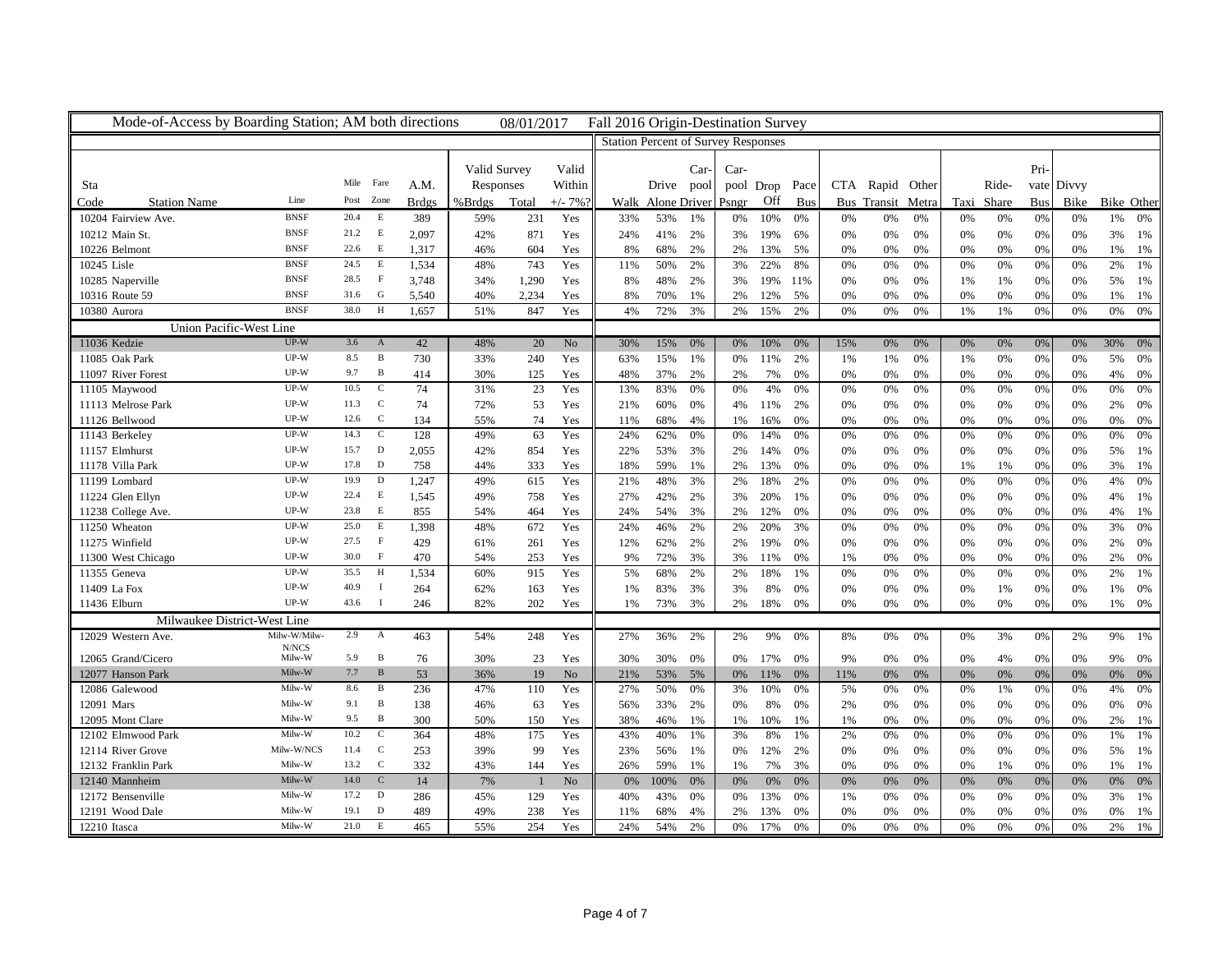| Mode-of-Access by Boarding Station; AM both directions |                |           |                |              |              | 08/01/2017 |          | Fall 2016 Origin-Destination Survey        |                   |      |       |                |            |     |                   |    |    |            |            |    |                 |
|--------------------------------------------------------|----------------|-----------|----------------|--------------|--------------|------------|----------|--------------------------------------------|-------------------|------|-------|----------------|------------|-----|-------------------|----|----|------------|------------|----|-----------------|
|                                                        |                |           |                |              |              |            |          | <b>Station Percent of Survey Responses</b> |                   |      |       |                |            |     |                   |    |    |            |            |    |                 |
|                                                        |                |           |                |              |              |            |          |                                            |                   |      |       |                |            |     |                   |    |    |            |            |    |                 |
|                                                        |                |           |                |              | Valid Survey |            | Valid    |                                            |                   | Car- | Car-  |                |            |     |                   |    |    |            | Pri-       |    |                 |
| Sta                                                    |                | Mile Fare |                | A.M.         | Responses    |            | Within   |                                            | Drive pool        |      |       | pool Drop Pace |            |     | CTA Rapid Other   |    |    | Ride-      | vate Divvy |    |                 |
| Code<br><b>Station Name</b>                            | Line           |           | Post Zone      | <b>Brdgs</b> | %Brdgs       | Total      | $+/- 7%$ |                                            | Walk Alone Driver |      | Psngr | Off            | <b>Bus</b> |     | Bus Transit Metra |    |    | Taxi Share | <b>Bus</b> |    | Bike Bike Other |
| 12230 Medinah                                          | Milw-W         | 23.0      | E              | 483          | 57%          | 273        | Yes      | 6%                                         | 75%               | 2%   | 3%    | 14%            | 0%         | 0%  | 0%                | 0% | 0% | 0%         | 0%         | 0% | 1%<br>0%        |
| 12239 Roselle                                          | Milw-W         | 23.9      | E              | 1,293        | 60%          | 778        | Yes      | 7%                                         | 70%               | 2%   | 2%    | 16%            | 0%         | 0%  | 0%                | 0% | 0% | 1%         | 0%         | 0% | 1%<br>1%        |
| 12265 Schaumburg                                       | Milw-W         | 26.5      | $\,$ F         | 1,574        | 54%          | 845        | Yes      | 5%                                         | 75%               | 3%   | 2%    | 12%            | 0%         | 0%  | 0%                | 0% | 0% | 0%         | 0%         | 0% | 1%<br>0%        |
| 12284 Hanover Park                                     | Milw-W         | 28.4      | $\mathbf{F}$   | 1,333        | 50%          | 667        | Yes      | 6%                                         | 71%               | 2%   | 3%    | 17%            | 1%         | 0%  | 0%                | 0% | 0% | 0%         | 0%         | 0% | 0%<br>0%        |
| 12301 Bartlett                                         | Milw-W         | 30.1      | $\mathbf{F}$   | 961          | 64%          | 617        | Yes      | 11%                                        | 63%               | 2%   | 2%    | 19%            | 0%         | 0%  | 0%                | 0% | 0% | 0%         | 0%         | 0% | 2%<br>0%        |
| 12360 National St.                                     | Milw-W         | 36.0      | H              | 557          | 74%          | 412        | Yes      | 5%                                         | 74%               | 2%   | 1%    | 17%            | 0%         | 0%  | 0%                | 0% | 1% | 0%         | 0%         | 0% | 1%<br>0%        |
| 12366 Elgin                                            | Milw-W         | 36.6      | H              | 331          | 71%          | 235        | Yes      | 11%                                        | 61%               | 1%   | 3%    | 17%            | 4%         | 0%  | 0%                | 0% | 1% | 1%         | 0%         | 0% | 1%<br>1%        |
| 12398 Big Timber                                       | Milw-W         | 39.8 H    |                | 648          | 87%          | 566        | Yes      | 2%                                         | 77%               | 2%   | 3%    | 15%            | 0%         | 0%  | 0%                | 0% | 0% | 0%         | 0%         | 0% | 0%<br>0%        |
| Union Pacific-Northwest Line                           |                |           |                |              |              |            |          |                                            |                   |      |       |                |            |     |                   |    |    |            |            |    |                 |
| 13029 Clybourn                                         | UP-NW          | 2.9       | A              | 423          | 34%          | 142        | Yes      | 37%                                        | 11%               | 1%   | 1%    | 10%            | 1%         | 16% | 1%                | 2% | 2% | 5%         | 0%         | 1% | 11%<br>0%       |
| 13070 Irving Park                                      | UP-NW          | 7.0       | $\mathbf B$    | 336          | 36%          | 120        | Yes      | 42%                                        | 27%               | 1%   | 3%    | 6%             | 0%         | 13% | 4%                | 0% | 0% | 1%         | 0%         | 1% | 4%<br>0%        |
| 13091 Jefferson Park                                   | UP-NW          | 9.1       | $\, {\bf B}$   | 493          | 34%          | 170        | Yes      | 31%                                        | 26%               | 2%   | 2%    | 8%             | 1%         | 11% | 12%               | 1% | 0% | 1%         | 0%         | 0% | 2%<br>1%        |
| 13101 Gladstone Park                                   | UP-NW          | 10.1      | $\, {\bf B}$   | 187          | 35%          | 65         | Yes      | 69%                                        | 23%               | 0%   | 0%    | 5%             | 0%         | 0%  | 0%                | 0% | 0% | 0%         | 0%         | 0% | 3%<br>0%        |
| 13114 Norwood Park                                     | UP-NW          | 11.4      | $\mathbf C$    | 294          | 42%          | 124        | Yes      | 53%                                        | 35%               | 0%   | 0%    | 10%            | 0%         | 1%  | 0%                | 0% | 0% | 0%         | 0%         | 0% | 1%<br>0%        |
| 13126 Edison Park                                      | UP-NW          | 12.6      | $\mathbf C$    | 644          | 39%          | 250        | Yes      | 49%                                        | 40%               | 1%   | 3%    | 6%             | 0%         | 0%  | 0%                | 0% | 0% | 0%         | 0%         | 0% | 1%<br>0%        |
| 13135 Park Ridge                                       | UP-NW          | 13.5      | $\mathbf C$    | 908          | 36%          | 323        | Yes      | 37%                                        | 35%               | 2%   | 2%    | 17%            | 2%         | 0%  | 0%                | 0% | 0% | 0%         | 0%         | 0% | 3%<br>1%        |
| 13150 Dee Road                                         | $UP\text{-}NW$ | 15.0      | $\overline{C}$ | 479          | 43%          | 204        | Yes      | 32%                                        | 48%               | 1%   | 1%    | 12%            | 0%         | 0%  | 0%                | 0% | 0% | 0%         | 0%         | 0% | 2%<br>0%        |
| 13171 Des Plaines                                      | UP-NW          | 17.1      | D              | 829          | 46%          | 381        | Yes      | 47%                                        | 33%               | 1%   | 1%    | 11%            | 2%         | 0%  | 0%                | 1% | 0% | 0%         | 0%         | 0% | 2%<br>1%        |
| 13186 Cumberland                                       | UP-NW          | 18.6      | D              | 373          | 47%          | 176        | Yes      | 24%                                        | 53%               | 5%   | 3%    | 11%            | 1%         | 0%  | 0%                | 0% | 0% | 0%         | 0%         | 0% | 5%<br>0%        |
| 13200 Mount Prospect                                   | UP-NW          | 20.0      | D              | 1,605        | 46%          | 739        | Yes      | 24%                                        | 46%               | 4%   | 4%    | 15%            | 2%         | 0%  | 0%                | 0% | 0% | 1%         | 0%         | 0% | 3%<br>0%        |
| 13228 Arlington Hghts                                  | UP-NW          | 22.8      | E              | 2,213        | 42%          | 928        | Yes      | 24%                                        | 51%               | 1%   | 1%    | 16%            | 0%         | 0%  | 0%                | 0% | 0% | 1%         | 0%         | 0% | 6%<br>0%        |
| 13244 Arlington Park                                   | UP-NW          | 24.4      | E              | 1,475        | 50%          | 744        | Yes      | 7%                                         | 72%               | 2%   | 3%    | 13%            | 0%         | 0%  | 0%                | 0% | 0% | 0%         | 0%         | 0% | 2%<br>1%        |
| 13268 Palatine                                         | UP-NW          | 26.8      | $\mathbf{F}$   | 2,044        | 54%          | 1,109      | Yes      | 12%                                        | 65%               | 3%   | 2%    | 17%            | 0%         | 0%  | 0%                | 0% | 0% | 0%         | 0%         | 0% | 1%<br>0%        |
| 13319 Barrington                                       | UP-NW          | 31.9      | $\mathbf G$    | 1,489        | 50%          | 751        | Yes      | 9%                                         | 68%               | 2%   | 2%    | 17%            | 0%         | 0%  | 0%                | 0% | 0% | 0%         | 0%         | 0% | 1%<br>0%        |
| 13373 Fox River Grove                                  | UP-NW          | 37.3      | H              | 404          | 63%          | 255        | Yes      | 13%                                        | 67%               | 1%   | 1%    | 17%            | 0%         | 0%  | 0%                | 0% | 0% | 0%         | 0%         | 0% | 1%<br>0%        |
| 13386 Cary                                             | UP-NW          | 38.6      | H              | 839          | 61%          | 514        | Yes      | 10%                                        | 67%               | 2%   | 1%    | 18%            | 0%         | 0%  | 0%                | 0% | 0% | 0%         | 0%         | 0% | 3%<br>0%        |
| 13417 Pingree Rd.                                      | UP-NW          | 41.7      | $\mathbf{I}$   | 673          | 63%          | 425        | Yes      | 8%                                         | 78%               | 1%   | 2%    | 11%            | 0%         | 0%  | $0\%$             | 0% | 0% | 0%         | 0%         | 0% | 0%<br>0%        |
| 13432 Crystal Lake                                     | UP-NW          | 43.2      | $\mathbf{I}$   | 1,033        | 70%          | 726        | Yes      | 5%                                         | 72%               | 1%   | 2%    | 16%            | 1%         | 0%  | 0%                | 0% | 0% | 0%         | 0%         | 0% | 2%<br>1%        |
| 13516 Woodstock                                        | UP-NW          | 51.6      | $\mathbf K$    | 274          | 77%          | 211        | Yes      | 11%                                        | 67%               | 1%   | 1%    | 14%            | 0%         | 0%  | 0%                | 0% | 0% | 0%         | 0%         | 0% | 3%<br>1%        |
| 13631 Harvard                                          | UP-NW          | 63.1      | M              | 177          | 102%         | 180        | Yes      | 6%                                         | 67%               | 4%   | 3%    | 19%            | 0%         | 0%  | 0%                | 0% | 0% | 0%         | 0%         | 0% | 1%<br>0%        |
| 14506 McHenry                                          | UP-NW/McHenry  | 50.6      | K              | 96           | 90%          | 86         | Yes      | 2%                                         | 77%               | 1%   | 2%    | 17%            | 0%         | 0%  | 0%                | 0% | 0% | 0%         | 0%         | 0% | 0%<br>0%        |
| Milwaukee District-North Line                          |                |           |                |              |              |            |          |                                            |                   |      |       |                |            |     |                   |    |    |            |            |    |                 |
| 15064 Healy                                            | Milw-N         | 6.4       | $\mathbf{B}$   | 293          | 40%          | 116        | Yes      | 47%                                        | 12%               | 2%   | 1%    | 5%             | 0%         | 16% | 0%                | 0% | 0% | 3%         | 0%         | 2% | 13%<br>0%       |
| 15082 Grayland                                         | Milw-N         | 8.2       | $\mathbf B$    | 303          | 38%          | 114        | Yes      | 47%                                        | 28%               | 1%   | 1%    | 9%             | 1%         | 6%  | 1%                | 0% | 0% | 0%         | 0%         | 0% | 6%<br>0%        |
| 15090 Mayfair                                          | Milw-N         | 9.0       | $\, {\bf B}$   | 249          | 39%          | 97         | Yes      | 32%                                        | 20%               | 1%   | 1%    | 8%             | 1%         | 16% | 16%               | 0% | 0% | 1%         | 0%         | 0% | 2%<br>1%        |
| 15102 Forest Glen                                      | Milw-N         | 10.2      | $\mathbf C$    | 310          | 41%          | 126        | Yes      | 31%                                        | 54%               | 0%   | 2%    | 6%             | 0%         | 3%  | 0%                | 0% | 0% | 0%         | 0%         | 0% | 3%<br>1%        |
| 15116 Edgebrook                                        | Milw-N         | 11.6 C    |                | 546          | 43%          | 235        | Yes      | 34%                                        | 38%               | 2%   | 2%    | 17%            | 0%         | 2%  | 0%                | 0% | 0% | 0%         | 0%         | 0% | 5%<br>1%        |
| 15143 Morton Grove                                     | Milw-N         | 14.3      | $\mathbf C$    | 843          | 41%          | 348        | Yes      | 19%                                        | 57%               | 3%   | 3%    | 15%            | 0%         | 0%  | 0%                | 0% | 0% | 0%         | 0%         | 0% | 3%<br>1%        |
| 15162 Golf                                             | Milw-N         | 16.2      | D              | 303          | 31%          | 95         | Yes      | 46%                                        | 11%               | 2%   | 1%    | 32%            | 0%         | 0%  | 0%                | 0% | 0% | 0%         | 0%         | 0% | 7%<br>1%        |
| 15174 Glenview                                         | Milw-N         | 17.4      | D              | 1,166        | 40%          | 471        | Yes      | 24%                                        | 49%               | 2%   | 2%    | 15%            | 0%         | 0%  | 0%                | 0% | 0% | 0%         | 0%         | 0% | 6%<br>1%        |
|                                                        |                |           |                |              |              |            |          |                                            |                   |      |       |                |            |     |                   |    |    |            |            |    |                 |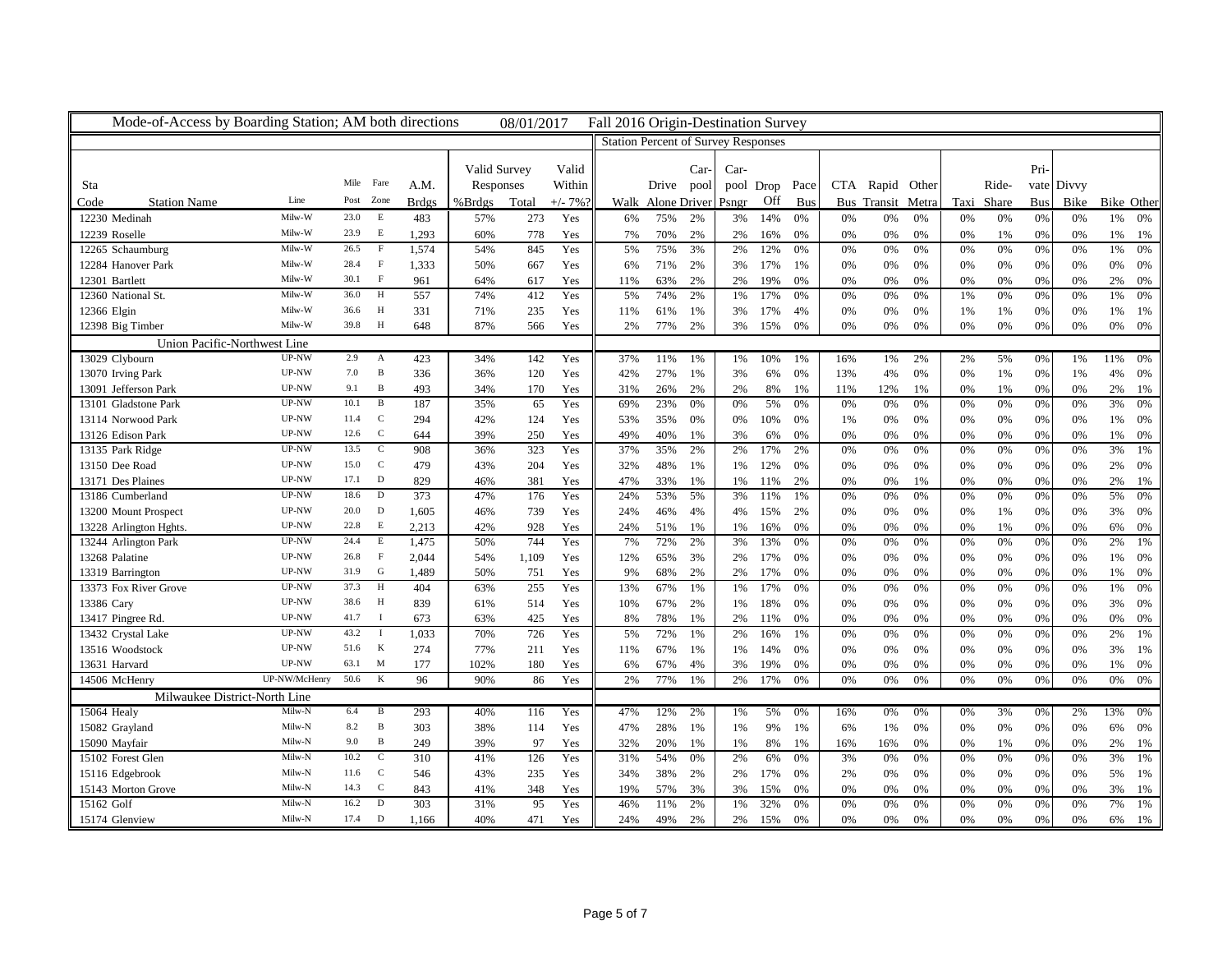| Mode-of-Access by Boarding Station; AM both directions |                                              |        |                |              |              | 08/01/2017      |                | Fall 2016 Origin-Destination Survey |                                            |      |                |     |     |     |                   |       |            |       |            |            |                 |
|--------------------------------------------------------|----------------------------------------------|--------|----------------|--------------|--------------|-----------------|----------------|-------------------------------------|--------------------------------------------|------|----------------|-----|-----|-----|-------------------|-------|------------|-------|------------|------------|-----------------|
|                                                        |                                              |        |                |              |              |                 |                |                                     | <b>Station Percent of Survey Responses</b> |      |                |     |     |     |                   |       |            |       |            |            |                 |
|                                                        |                                              |        |                |              | Valid Survey |                 | Valid          |                                     |                                            | Car- | Car-           |     |     |     |                   |       |            |       | Pri-       |            |                 |
| Sta                                                    |                                              |        | Mile Fare      | A.M.         | Responses    |                 | Within         |                                     | Drive pool                                 |      | pool Drop Pace |     |     |     | CTA Rapid Other   |       |            | Ride- |            | vate Divvy |                 |
| Code<br><b>Station Name</b>                            | Line                                         |        | Post Zone      | <b>Brdgs</b> | %Brdgs       | Total           | $+/- 7%$       |                                     | Walk Alone Driver                          |      | Psngr          | Off | Bus |     | Bus Transit Metra |       | Taxi Share |       | <b>Bus</b> |            | Bike Bike Other |
| 15188 Glen/N. Glenview                                 | Milw-N                                       | 18.8   | D              | 810          | 61%          | 491             | Yes            | 7%                                  | 73%                                        | 3%   | 2%             | 12% | 0%  | 0%  | 0%                | 0%    | 0%         | 1%    | 0%         | 0%         | 2%<br>1%        |
| 15211 Northbrook                                       | Milw-N                                       | 21.1   | E              | 1,098        | 51%          | 563             | Yes            | 16%                                 | 63%                                        | 3%   | 2%             | 12% | 0%  | 0%  | 0%                | 0%    | 0%         | 0%    | 0%         | 0%         | 4%<br>0%        |
| 15230 Lake Cook                                        | Milw-N                                       | 23.0 E |                | 524          | 52%          | 274             | Yes            | 2%                                  | 83%                                        | 1%   | 2%             | 9%  | 0%  | 0%  | 0%                | 0%    | 1%         | 0%    | 0%         | 0%         | 1%<br>1%        |
| 15242 Deerfield                                        | Milw-N                                       | 24.2   | $\,$ E         | 908          | 57%          | 517             | Yes            | 21%                                 | 61%                                        | 0%   | 1%             | 14% | 0%  | 0%  | 0%                | 0%    | 0%         | 0%    | 0%         | 0%         | 3%<br>0%        |
| 15280 Lake Forest                                      | Milw-N                                       | 28.0   | $\mathbf{F}$   | 385          | 68%          | 262             | Yes            | 6%                                  | 77%                                        | 1%   | 2%             | 12% | 0%  | 0%  | 0%                | 0%    | 0%         | 0%    | 0%         | 0%         | 1%<br>0%        |
| 15355 Libertyville                                     | Milw-N                                       | 35.5   | H              | 624          | 74%          | 462             | Yes            | 13%                                 | 56%                                        | 2%   | 2%             | 23% | 1%  | 0%  | 0%                | 0%    | 0%         | 0%    | 0%         | 0%         | 3%<br>0%        |
| 15392 Prairie Crossing                                 | Milw-N                                       | 39.2   | H              | 345          | 75%          | 258             | Yes            | 4%                                  | 78%                                        | 1%   | 2%             | 14% | 0%  | 0%  | 0%                | 0%    | 0%         | 0%    | 0%         | 0%         | 1%<br>0%        |
| 15410 Grayslake                                        | Milw-N                                       | 41.0   |                | 411          | 73%          | 300             | Yes            | 15%                                 | 65%                                        | 2%   | 2%             | 13% | 0%  | 0%  | 0%                | 0%    | 0%         | 2%    | 0%         | 0%         | 1%<br>0%        |
| 15440 Round Lake                                       | Milw-N                                       | 44.0   | $\mathbf{I}$   | 330          | 72%          | 239             | Yes            | 6%                                  | 60%                                        | 3%   | 1%             | 26% | 1%  | 0%  | 0%                | 0%    | 1%         | 0%    | 0%         | 0%         | 1%<br>1%        |
| 15460 Long Lake                                        | Milw-N                                       | 46.0   | J              | 80           | 73%          | 58              | Yes            | 17%                                 | 62%                                        | 0%   | 0%             | 17% | 2%  | 0%  | 0%                | 0%    | 0%         | 2%    | 0%         | 0%         | 0%<br>0%        |
| 15478 Ingleside                                        | Milw-N                                       | 47.8   | - I            | 68           | 88%          | 60              | Yes            | 12%                                 | 72%                                        | 0%   | 0%             | 15% | 0%  | 0%  | 0%                | $0\%$ | 0%         | 0%    | 0%         | 0%         | 2%<br>0%        |
| 15495 Fox Lake                                         | Milw-N                                       | 49.5   | $\blacksquare$ | 308          | 86%          | 264             | Yes            | 5%                                  | 68%                                        | 3%   | 4%             | 15% | 2%  | 0%  | 0%                | 0%    | 0%         | 0%    | 1%         | 0%         | 1%<br>1%        |
| North Central Service                                  |                                              |        |                |              |              |                 |                |                                     |                                            |      |                |     |     |     |                   |       |            |       |            |            |                 |
| 16130 Belmont Ave.                                     | <b>NCS</b>                                   | 13.0   | <sup>-</sup> C | 21           | 38%          | 8               | N <sub>o</sub> | 0%                                  | 50%                                        | 0%   | 0%             | 38% | 0%  | 0%  | 0%                | 13%   | 0%         | 0%    | 0%         | 0%         | 0%<br>0%        |
| 16148 Schiller Park                                    | <b>NCS</b>                                   | 14.8   | $\mathbf C$    | 24           | 58%          | 14              | N <sub>o</sub> | 36%                                 | 29%                                        | 7%   | 0%             | 29% | 0%  | 0%  | 0%                | 0%    | 0%         | 0%    | 0%         | 0%         | 0%<br>0%        |
| 16156 Rosemont                                         | <b>NCS</b>                                   | 15.6   | $\mathbf D$    | 8            | 75%          | 6               | N <sub>o</sub> | 0%                                  | 67%                                        | 17%  | 0%             | 17% | 0%  | 0%  | 0%                | $0\%$ | 0%         | $0\%$ | 0%         | 0%         | 0%<br>0%        |
| 16171 O'Hare                                           | <b>NCS</b>                                   | 17.1   | $\mathbf{D}$   | 16           | 31%          | $5\phantom{.0}$ | No             | 20%                                 | 0%                                         | 0%   | 0%             | 40% | 0%  | 0%  | 0%                | 0%    | 20%        | 0%    | 0%         | 0%         | 20%<br>0%       |
| 16240 Prospect Hghts                                   | <b>NCS</b>                                   | 24.0   | E              | 241          | 34%          | 82              | Yes            | 11%                                 | 54%                                        | 2%   | 4%             | 21% | 1%  | 0%  | 0%                | 1%    | 0%         | 0%    | 0%         | 0%         | 6%<br>0%        |
| 16272 Wheeling                                         | <b>NCS</b>                                   | 27.2   | $\mathbf{F}$   | 315          | 40%          | 126             | Yes            | 6%                                  | 64%                                        | 2%   | 4%             | 21% | 0%  | 0%  | 0%                | 0%    | 1%         | 1%    | 0%         | 0%         | 2%<br>0%        |
| 16295 Buffalo Grove                                    | <b>NCS</b>                                   | 29.5   | $\,$ F         | 537          | 46%          | 248             | Yes            | 10%                                 | 65%                                        | 3%   | 1%             | 16% | 0%  | 0%  | 0%                | 0%    | 0%         | 0%    | 0%         | 0%         | 5%<br>0%        |
| 16316 Prairie View                                     | <b>NCS</b>                                   | 31.6 G |                | 358          | 49%          | 176             | Yes            | 20%                                 | 55%                                        | 1%   | 2%             | 20% | 0%  | 0%  | 0%                | 0%    | 0%         | 0%    | 0%         | 0%         | 2%<br>0%        |
| 16330 Vernon Hills                                     | <b>NCS</b>                                   | 33.0   | G              | 341          | 55%          | 189             | Yes            | 11%                                 | 60%                                        | 2%   | 3%             | 17% | 1%  | 0%  | $0\%$             | 0%    | 0%         | 0%    | 0%         | 0%         | 6%<br>0%        |
| 16369 Mundelein                                        | <b>NCS</b>                                   | 36.9   | H              | 250          | 54%          | 136             | Yes            | 8%                                  | 67%                                        | 1%   | 1%             | 18% | 1%  | 0%  | 0%                | 0%    | 0%         | 0%    | 0%         | 0%         | 4%<br>0%        |
| 16407 Prairie Crossing                                 | <b>NCS</b>                                   | 40.7   | H              | 80           | 89%          | 71              | Yes            | 1%                                  | 77%                                        | 0%   | 1%             | 18% | 0%  | 0%  | 0%                | 0%    | 0%         | 0%    | 0%         | 0%         | 1%<br>0%        |
| 16439 Grayslake                                        | <b>NCS</b>                                   | 43.9   | $\mathbf{I}$   | 97           | 73%          | 71              | Yes            | 4%                                  | 56%                                        | 3%   | 3%             | 25% | 0%  | 0%  | $0\%$             | 0%    | 4%         | 0%    | 0%         | 0%         | 4%<br>0%        |
| 16459 Round Lake Beach                                 | <b>NCS</b>                                   | 45.9   | J              | 103          | 70%          | 72              | Yes            | 3%                                  | 63%                                        | 0%   | 1%             | 31% | 0%  | 0%  | $0\%$             | 0%    | 0%         | 1%    | 0%         | 0%         | 1%<br>0%        |
| 16482 Lake Villa                                       | <b>NCS</b>                                   | 48.2   | J              | 139          | 63%          | 88              | Yes            | 5%                                  | 72%                                        | 1%   | 2%             | 19% | 0%  | 0%  | 0%                | 0%    | 0%         | 0%    | 0%         | 0%         | 0%<br>1%        |
| 16528 Antioch                                          | <b>NCS</b>                                   | 52.8   | K              | 164          | 86%          | 141             | Yes            | 6%                                  | 64%                                        | 2%   | 4%             | 19% | 0%  | 0%  | 0%                | 0%    | 0%         | 0%    | 1%         | 0%         | 2%<br>2%        |
| Union Pacific-North Line                               |                                              |        |                |              |              |                 |                |                                     |                                            |      |                |     |     |     |                   |       |            |       |            |            |                 |
| 17029 Clybourn                                         | UP-N                                         | 3.0    | A              | 703          | 44%          | 312             | Yes            | 42%                                 | 13%                                        | 1%   | $1\%$          | 11% | 0%  | 12% | 0%                | 3%    | 1%         | 6%    | 0%         | 2%         | 10%<br>1%       |
| 17065 Ravenswood                                       | $_{\rm UP\text{-}N}$                         | 6.5    | $\mathbf B$    | 2,397        | 35%          | 848             | Yes            | 69%                                 | 6%                                         | 0%   | 0%             | 6%  | 0%  | 6%  | 2%                | 0%    | 1%         | 2%    | 0%         | 1%         | 5%<br>1%        |
| 17094 Rogers Park                                      | $\ensuremath{\mathsf{UP}\text{-}\mathsf{N}}$ | 9.4    | $\mathbf{B}$   | 1,232        | 37%          | 460             | Yes            | 60%                                 | 20%                                        | 1%   | 1%             | 9%  | 0%  | 5%  | 0%                | 0%    | 1%         | 1%    | 0%         | 1%         | 2%<br>0%        |
| 17110 Main St.                                         | $UP-N$                                       | 11.0   | $\mathbf C$    | 994          | 46%          | 455             | Yes            | 71%                                 | 14%                                        | 1%   | 1%             | 6%  | 0%  | 0%  | 2%                | 0%    | 0%         | $0\%$ | 0%         | 0%         | 5%<br>0%        |
| 17120 Davis St.                                        | $UP-N$                                       | 12.0   | <sub>c</sub>   | 1,039        | 40%          | 415             | Yes            | 59%                                 | 18%                                        | 3%   | 2%             | 9%  | 2%  | 1%  | 3%                | 0%    | 0%         | 0%    | 0%         | 0%         | 3%<br>0%        |
| 17133 Central St.                                      | $UP-N$                                       | 13.3   | $\mathbf C$    | 1,232        | 46%          | 567             | Yes            | 46%                                 | 27%                                        | 2%   | 2%             | 10% | 0%  | 3%  | 0%                | 0%    | 0%         | 0%    | 0%         | 0%         | 9%<br>1%        |
| 17144 Wilmette                                         | $UP-N$                                       | 14.4   | $\mathbf C$    | 1,399        | 43%          | 595             | Yes            | 34%                                 | 37%                                        | 1%   | 1%             | 16% | 2%  | 0%  | 0%                | 0%    | 0%         | 0%    | 0%         | 0%         | 7%<br>0%        |
| 17152 Kenilworth                                       | $\ensuremath{\mathsf{UP}\text{-}\mathsf{N}}$ | 15.2   | $\mathbf D$    | 407          | 53%          | 215             | Yes            | 59%                                 | 19%                                        | 1%   | 1%             | 9%  | 0%  | 0%  | 0%                | 0%    | 0%         | 0%    | 0%         | 0%         | 11%<br>0%       |
| 17158 Indian Hill                                      | $UP-N$                                       | 15.8   | D              | 262          | 59%          | 155             | Yes            | 62%                                 | 25%                                        | 5%   | 1%             | 6%  | 0%  | 0%  | 0%                | 0%    | 1%         | 0%    | 0%         | 0%         | 1%<br>0%        |
| 17166 Winnetka                                         | $UP-N$                                       | 16.6   | D              | 565          | 63%          | 354             | Yes            | 47%                                 | 31%                                        | 1%   | 1%             | 14% | 1%  | 0%  | 0%                | 0%    | 0%         | 0%    | 0%         | 0%         | 5%<br>1%        |
| 17177 Hubbard Woods                                    | $UP-N$                                       | 17.7   | $\mathbf D$    | 310          | 64%          | 197             | Yes            | 72%                                 | 12%                                        | 0%   | 1%             | 7%  | 0%  | 0%  | 0%                | 0%    | 0%         | 0%    | 1%         | 0%         | 8%<br>1%        |
|                                                        |                                              |        |                |              |              |                 |                |                                     |                                            |      |                |     |     |     |                   |       |            |       |            |            |                 |